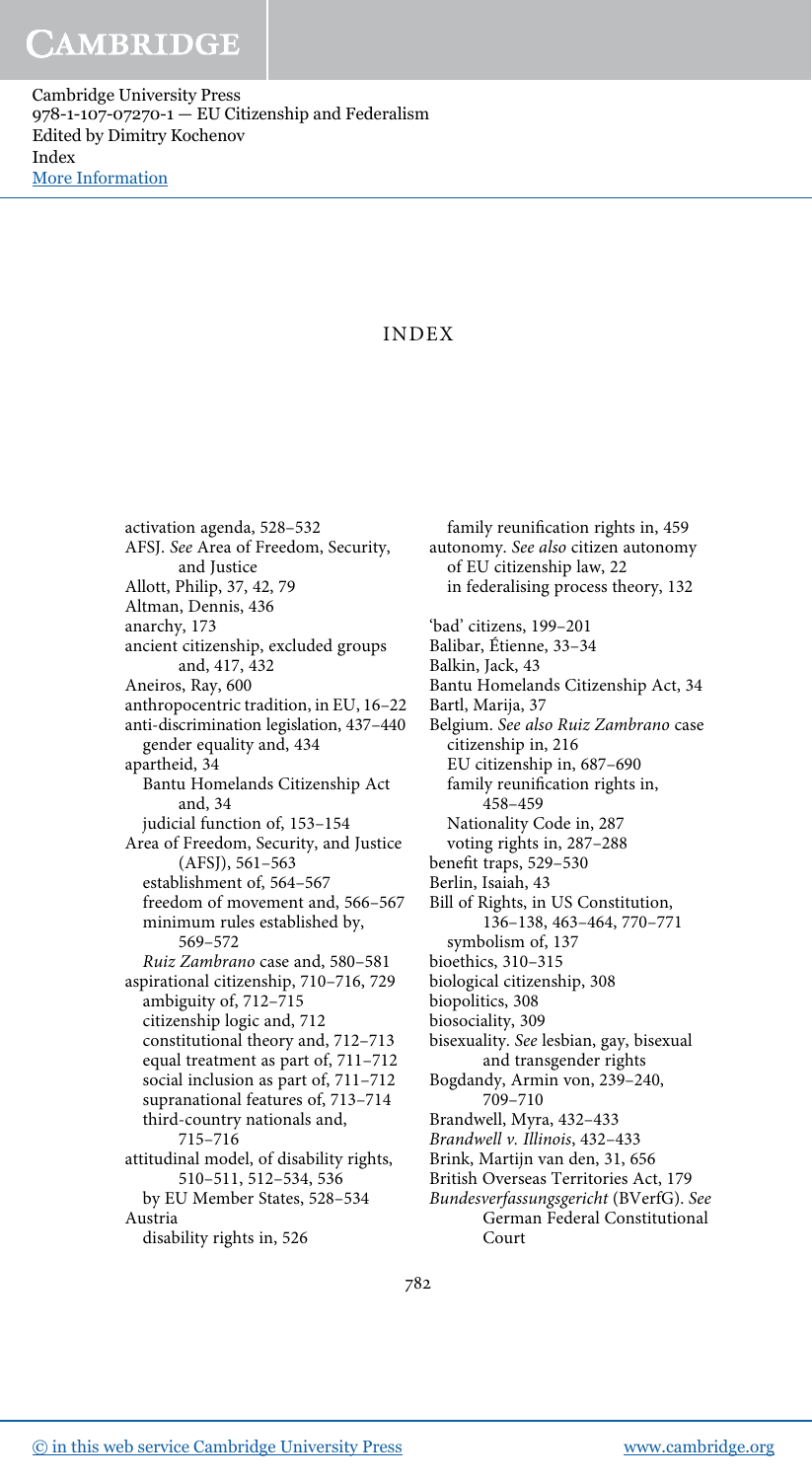Cambridge University Press 978-1-107-07270-1 — EU Citizenship and Federalism Edited by Dimitry Kochenov Index [More Information](www.cambridge.org/9781107072701)

### index 783

Cambien, Nathan, 528 Canada social model of disability rights in, 535 subnational citizenship in, 20 carers, in right to care under ECHR, 504–505 establishment as, 503–506 multiple, 505–506 other than parents, 503–505 primary, 490, 491, 503 Caro de Sousa, Pedro, 43 Carpenter case, 491–493 centralisation, of EU criminal law regulations, 582 Charter of Fundamental Rights of the European Union (CFR), 102, 158–159, 266–267, 644–645 citizenship as right under, 231–235, 651–652 consular and diplomatic protection under, 584–585, 586 data privacy rights under, 542, 543–544, 555 disability rights under, 513–514 EU criminal law under, 580 EU exit under, 738–739 family reunification rights under, 444–445 freedom of movement under, 230 fundamental rights under, 464–465, 671–672 political rights and, 274–275 under public health governance, 296 right to healthcare services under, 332 right to stay under, 390–391 secession from EU under, 738–739 sexual rights under, 439 children right to care and, 494, 500–502 parental relationships and, 500 right to travel without, 481–487 legal context for, 481–484 limitations of, 484–485 for married parents, 486 reverse dependency and, 486–487 shared custody and, 485–486

citizen autonomy, 347 citizen participation, in public health governance, 295, 301–307 bioethics and, 313–314 bottom-up engagement for, 308–310 deficit model for, 307 foundations of, 304–307 human rights law and, 313–314 limitations of, 304–305 through non-binding policies, 305–307 citizens. See also citizenship, in EU; citizenship rights exit options for, 93 inactive, 206–209 individual assessments of, 193–201 social integration of for 'bad' citizens, 199–201 through freedom of movement, 182–193 for 'good' citizens, 194–199 in Union territories, 193–201 therapeutic, 308 citizenship. See also aspirational citizenship; sexual citizenship; social citizenship; supranational citizenship ambiguity of, 712–715 ancient, excluded groups and, 417, 432 as legal creation, 717–723, 729 alternative constitutional frameworks, 722–723 comparative federalism and, 721 federal balance of power, 719–722 fundamental status of, 717–719 textual foundations of, 717–719 the other and, 418–419 paradoxes of, 417–418 political legitimacy of, 726–728 post-national, 636–641 beyond rights, 724–726 as social fact, 724–728, 729–730 identification of, 726–728 solidarity in, 726–728 supranational approach to, 726–727 in US discourse on, 619–622, 625–631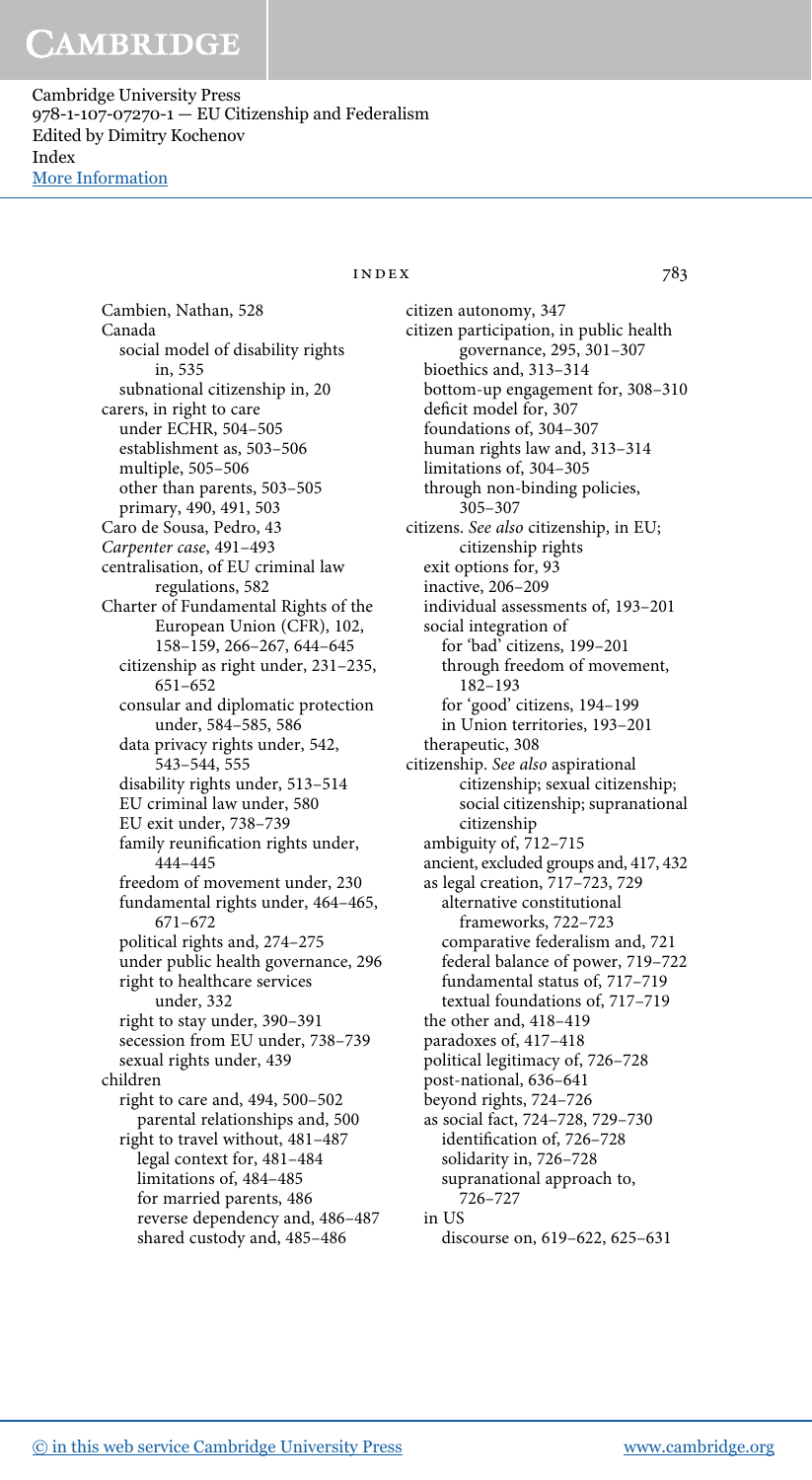Cambridge University Press 978-1-107-07270-1 — EU Citizenship and Federalism Edited by Dimitry Kochenov Index [More Information](www.cambridge.org/9781107072701)

citizenship (cont.) horizontal, 631–632, 639–640 vertical approach to, 631–632, 701 citizenship, in EU. See also European Union citizenship law; personhood; sexual citizenship; social citizenship; substance of rights, for citizenship; supranational citizenship; transnational social citizenship for 'bad' citizens, 199–201 in Belgium, 216, 687–690 biological, 308 as collective identity, 110 common good and, 36 consolidation phase, 208 constituent phase of, 207–208 constitutional balance of, 762–779 constitutional elements of, 174–176 as constitutional process, 140 court analysis of, 687–693 cultural, 250 defined, 4–5, 23, 43 democracy and, 235–238 development of, 226 under Directive 2004/38, 619 discourse on, 622–631 earned, 219–221 ECJ cases and, 629, 751–752 equality as part of, 5, 35–38, 127, 156 EU citizenship law and, 687–693 under rule of law, 742 EU exit and, 740–750 Directive 2004/38 and, 741 as non-legal consideration, 747–749 relevance of, 740–747 under TFEU, 740–741 European Parliament's influence on, 237 exit options as part of, 93 as federal citizenship, 155–158, 168–176 equal treatment of citizens, 156 free movement between states, 156 structural, 169 substantive, 169 federalism and, 12, 15–18, 92–93, 407–413, 617–625

### 784 **index**

democracy as influence on, 281–285 discourse on, 622–625 loss of sovereignty through, 409–411 process theory for, 128–133 temporal context of, 412–413 as fifth freedom, 41 four concepts of, 110 fragmentation of, 261–262 freedom of movement and, 112, 156, 371–372, 394–397, 627, 687–690 cross-order equality and, 629–631 in ECJ case-law, 629 frontiers of, 706–707 fundamental rights of, 102–105, 126–128, 643–647 federalisation of, 104 protection of, 671–676 scope of, 136 future predictions for, 78–82 for 'good' citizens, 39–41, 194–199 horizontal, 93, 615–616, 631–636 legitimacy of, 640–641 post-national citizenship and, 636–641 supranational citizenship and, 632–633 human rights and, 722 incorporation of other rights, 770–775 in individual nation states, diversity of approaches to, 107–108 integration through law tradition for, 707–708 as legal process, 140 as legal status, 110 legal systems as negative influence on, 9 liberty and, 8–9 under Maastricht Treaty, 245–247, 619, 687 market citizenship compared to, 35–44 dignity under, 38–41 for economically active persons, 38–39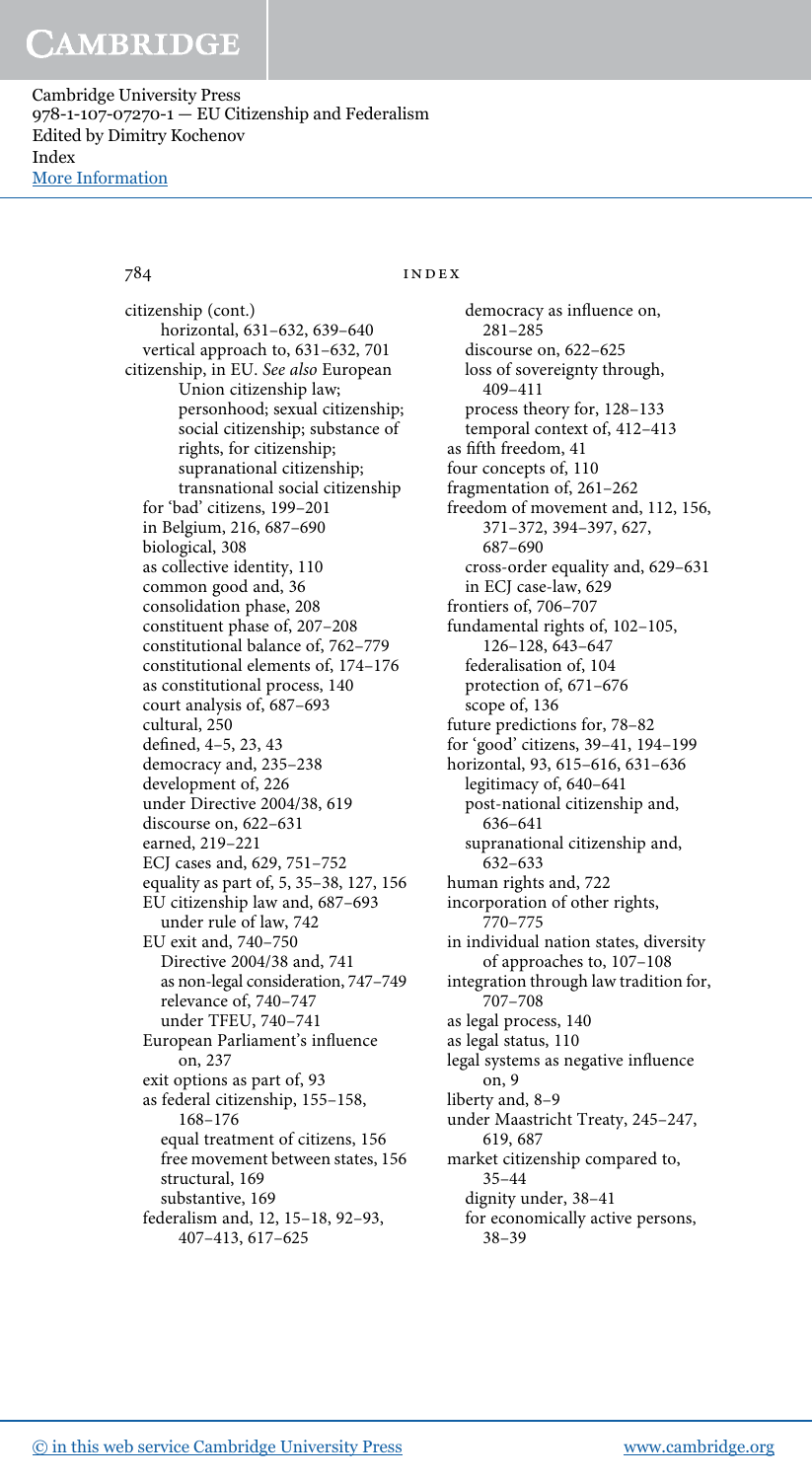Cambridge University Press 978-1-107-07270-1 — EU Citizenship and Federalism Edited by Dimitry Kochenov Index [More Information](www.cambridge.org/9781107072701)

> equality under, 35–38 humanity under, 38–41 self-governance under, 35–38 methodological background for, 707–710 analytical approach in, 708–709 doctrinal constructivist approach in, 709–710 modern forms of, 256 nationality in EU Member States and, 110–123 distinctions between, 271 freedom of movement and, 112, 156 national identity and, 114–115 under treaties, 111–114 passport policy package for, 247–248, 253 phases of, 206–209 as political activity, 110 political elements of, 174–176 post-national, 636–641 as post-national citizenship, 636–641 protections through, 114 public health governance and, 308–315 public opinion on, 243, 250, 251 public order and, 394–397, 407 public policy future with, 413–416 in public space, 226–227 reactionary phase, 208–209, 222–223 reconstituted normativity of, 259–267 as right, 110 rights of, 11, 23. See also substance of rights ECJ and, 11–13 under rule of law, 227 rule of law and, 174–176, 238–241 secession from EU and, 740–750 Directive 2004/38, 741 as non-legal consideration, 747–749 relevance of, 740–747 under TFEU, 740–741 securitised, 250 security derogation for, 413–416 self-governance and, 35–38

### index 785

shared values for, 171–174 special rights policy package for, 247–248 status of, 11 structural role of, 6, 10–14, 49–51 subnational, 20–21 under TEU, 253, 273 under TFEU, 752–753, 762–779 unfinished nature of, 411–412 Union territories and, 179 vertical dimensions of, 92–95, 631–632, 701 voting rights as part of, 157 Citizenship Directive. See Directive 2004/38 citizenship exhaustion, 229 Citizenship Free Movement Directive. See Directive 2004/38 citizenship logic, 712 citizenship of rights, 141–142 citizenship practice theory, 249–258 defined, 255–258 development of, 252–255 fragmentation of rights in, 252–253 individual citizens and polity, links between, 252 triad of rights in, 257–258 citizenship rights, within EU, 11, 23, 27–33. See also substance of rights; Treaty on the Functioning of the European Union under CFR, 231–235, 651–652 criminal law and, 573–581 under Dutch law, 574–575 nationality as factor in, 573–577 principle of non-discrimination, 573–577 data privacy rights and, 556–559 ECJ case-law and, 11–13, 44–51, 106, 179, 231–235 equality and, 28 under EU citizenship law defined under, 4–5, 23, 43 disenfranchisement of, 693–695 establishing links between, 687–693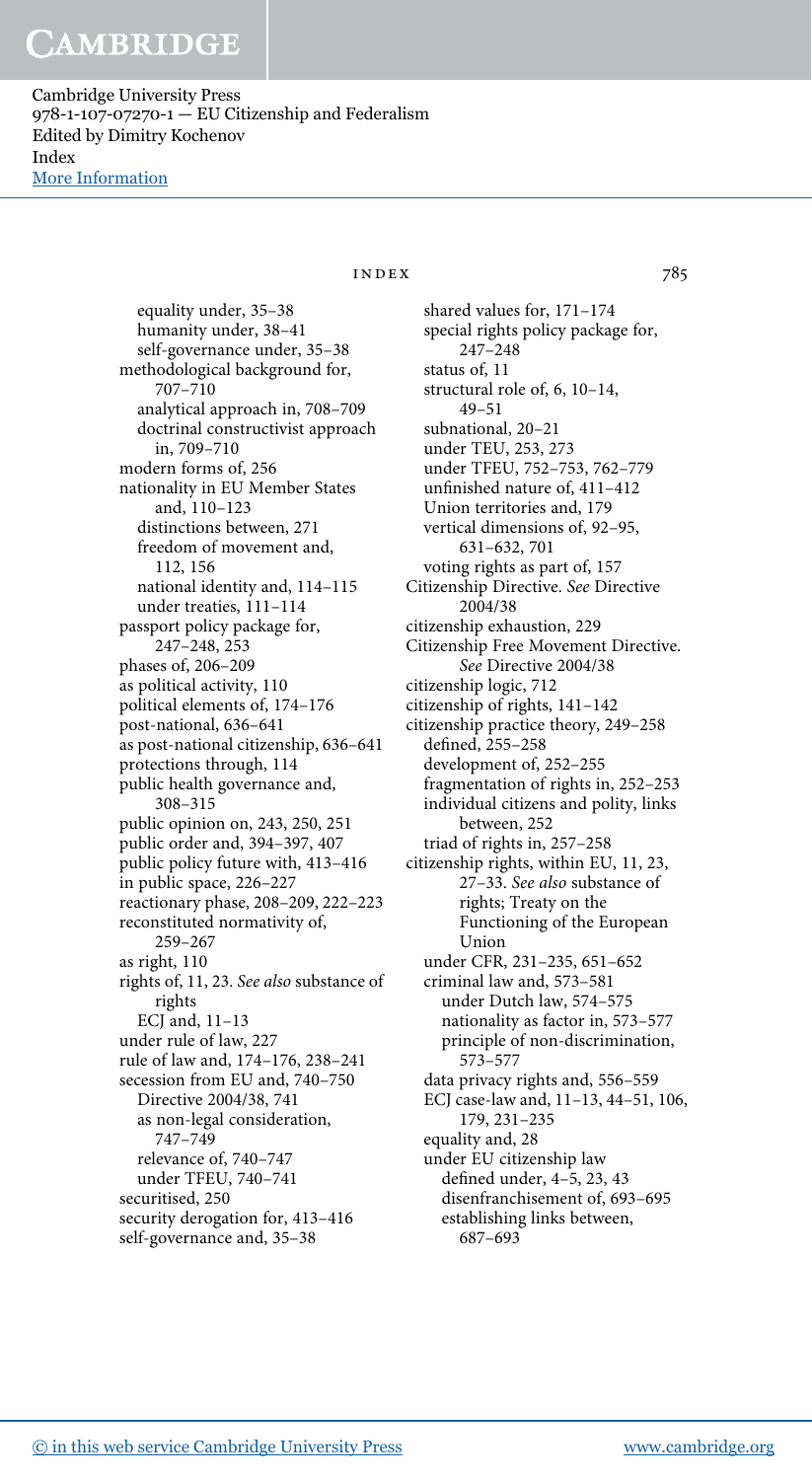Cambridge University Press 978-1-107-07270-1 — EU Citizenship and Federalism Edited by Dimitry Kochenov Index [More Information](www.cambridge.org/9781107072701)

citizenship rights (cont.) European Commission and, 701–702 exercising of, 697–700 federalism and, 700 implementation of, 703–704 institutional role in, 700–704 national measures for, 696–697 negative effects on, 693–700 restrictive effects of, 699 federalism and, 700–701 moral imperatives through, 221–223 for non-citizens, 33–35 non-refoulement clause, 215 normative justifications for, 221–223 principles compared to, 232–233 protective potential of, 650–656 right to care and, 495–498, 506–508 in Ruiz Zambrano case, 495 welfare states and, 497 scope of, 27–28, 231–235 Sharpston on, 29–31, 126–127 substance of, 652–656 surrogate, 31 under TFEU, 28–33, 47, 652–656 determination of citizenship, 32 equality and, 28 free movement between nations and, 31, 228 historical argument for, 31–33 legal-theoretical framing of, 29–31 limitations of, 155 textual arguments for, 28–29 for third-country nationals, 34 in Union territories, 179 civis europeus sum, 238 climate change, 300–301 collective identity, citizenship as, 110 common good, 36 communicable diseases, privileging of, 301–302 community in federalising process theory, 132–133 fundamental rights and, 136–142 citizenship of rights, 141–142 comparative federalism, 462–466, 721

### 786 **index**

competences conflicts of, 142–145 delimitation, 145 overlapping, 142–145 delimitation of, throughout EU, 133–136, 138–142 direct taxation, 325–329 discrimination-based approach, 326 in Germany, 326–327 Directive 2004/38, 408–409 of EU criminal law, 565, 582–583 federal model of, 134 federalism and, 133–136, 138–142 functionalist model of, 133–134 fundamental rights and, 138–142 loyal cooperation principle for, 145 multilevel constitutionalism and, 135 primacy rule and, 142–143 Sharpston on, 136 Treaty of Lisbon and, distribution under, 133, 134 consolidation phase, of citizenship, 208 Constant, Benjamin, 538 constituent phase, of citizenship, 207 Constitution, US Bill of Rights in, 136–138, 463–464, 770–771 symbolism of, 137 Due Process Clause, 770–771 Fourteenth Amendment, 104, 558, 770 Fourth Amendment, 557 Privileges or Immunities Clause, 770–771 constitutional citizenship, 241–242 constitutional pluralism, 130 constitutional rights, membership theory of, 557 constitutional social states, 344–345 constitutional theory, 712–713 constitutionalism, European, 130 interconstitutional theory for, 130 multilevel, 130, 135 constitutions. See also Constitution, US voting rights as influence on, 275–276 consular and diplomatic protection, right to, 586–604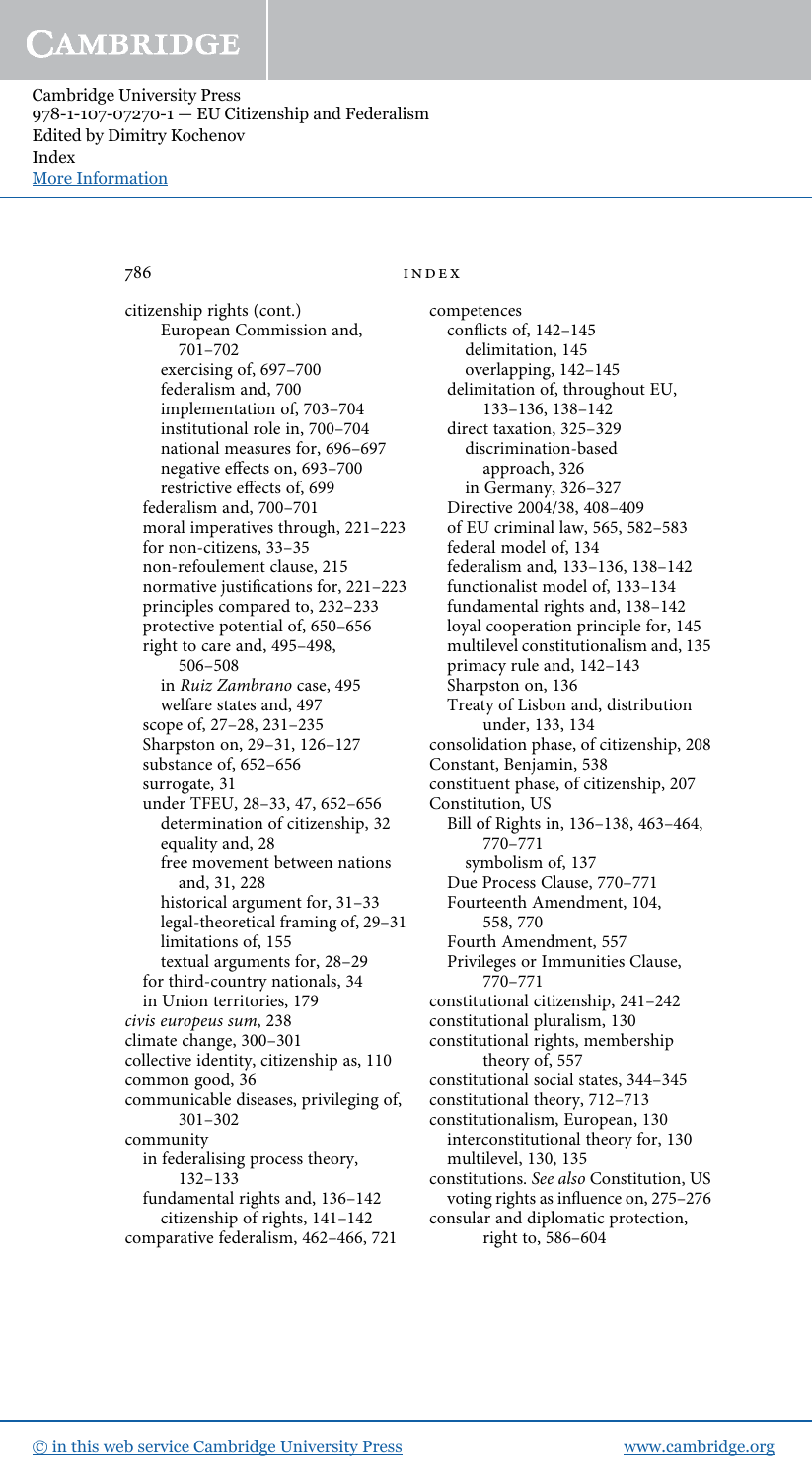Cambridge University Press 978-1-107-07270-1 — EU Citizenship and Federalism Edited by Dimitry Kochenov Index [More Information](www.cambridge.org/9781107072701)

> agency relationship between states, 602–603 under CFR, 584–585, 586 consular assistance as distinct from, 587 defined, 600 under Directive 2004/38, 599 in ECJ case-law, 584–585 EEAS and, 590 essential foundation of, 593–604 ICI and, 588-589 international interventions in, 604–610 accountability in, 609–610 under international law, 592 'justiciability' rights and, 594 under Lisbon Treaty, 600 under Maastricht Treaty, 602 nationality as influence on, 601, 602 through reimbursement of financial costs, 591 scope of, 586–593 under TEC, 589 under TEU, 605–606 under TFEU, 584–593, 594–604, 610 VCCR and, 587, 588–589, 592 contestation of citizenship under Lisbon Treaty, 266 under Maastricht Treaty, 259–267 cycles of contestation, 259–261 normativity through, 261–266 state role in, 263–264 Convention on Certain Questions Relating to the Conflict of Nationality Law, 109 cooperative federalism, 149 Craig, Paul, 78 criminal history, EU Member State nationality influenced by, 117 criminal law AFSJ and, 561–563 establishment of, 564–567 freedom of movement and, 566–567 minimum rules established by, 569–572 Ruiz Zambrano case and, 580–581 centralisation of, 582

### index 787

under CFR, 580 citizen's rights and, 573–581 under Dutch law, 574–575 nationality as factor in, 573–577 principle of non-discrimination, 573–577 competence of, 565, 582–583 EAW and, 569, 574–575 under ECHR, 579 freedom of movement in conflict with, 565–567, 577–579 principle of mutual recognition and, 564, 568–572 scope of, 568–569 protection from expulsion under, 577–578 under TEU, 564–567 under TFEU, 565, 570 under Treaty of Lisbon, 569, 571–572 cultural citizenship, 250 Cunha Rodrigues, José, 127 custody issues. See shared custody Cyprus, Republic of, 178 data privacy rights under CFR, 542, 543–544, 555 citizenship rights and, 556–559 under Data Retention Directive, 545–549 Early Warning Mechanism and, 550 under ECHR, 542, 543–544 in ECJ case-law, 542–543, 544–545, 559–560 Digital Rights Ireland case, 547–549, 559–560 Google Spain, 542–543, 559–560 under European Data Protection Directive, 542–543 federalism as influence on, 545–556, 559–560 through Member State institutions, 550–551 through privacy laboratories, 551–556 GDPR and, 550, 551–556 German Federal Constitutional Court and, 546, 547, 548–549 in Germany, 546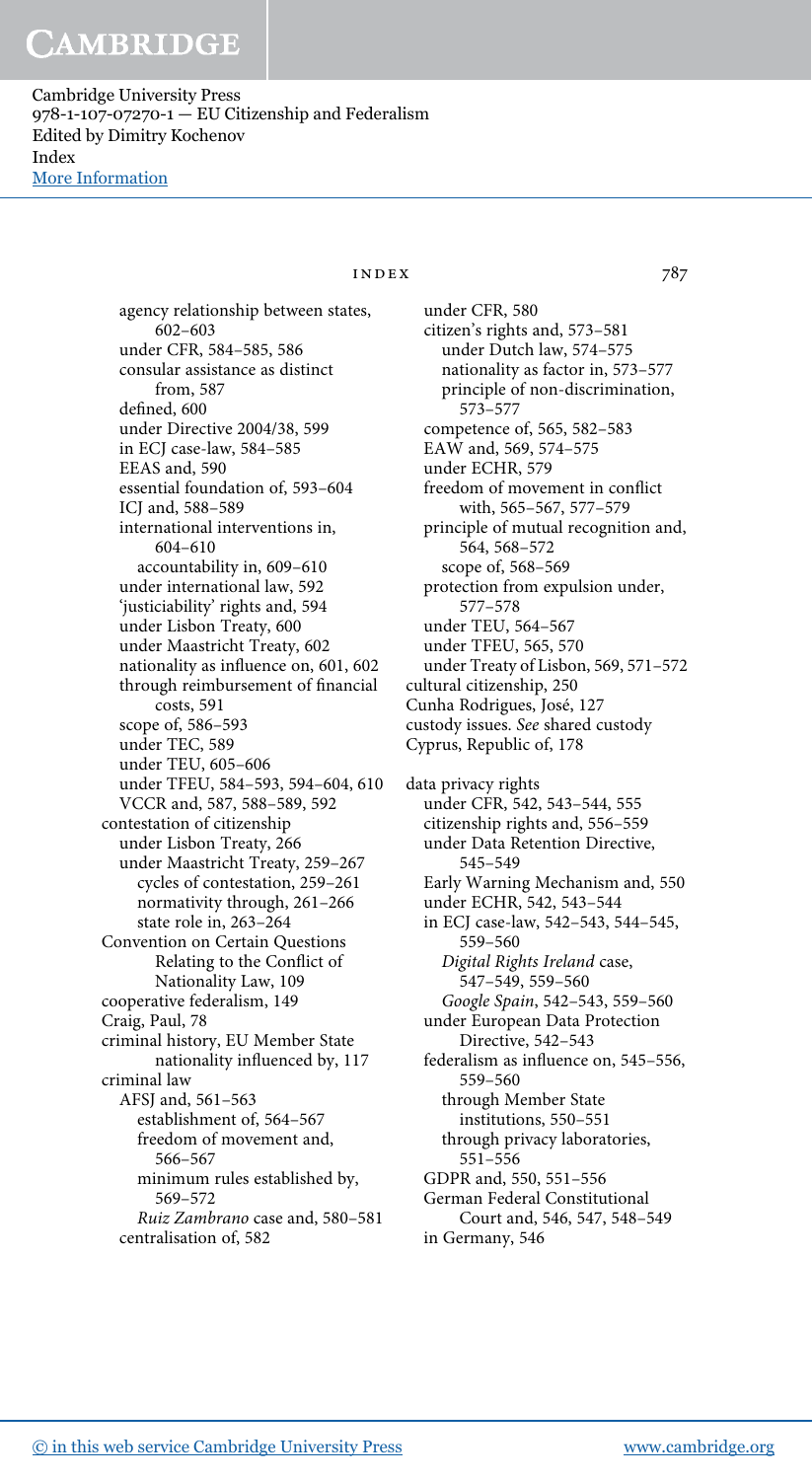Cambridge University Press 978-1-107-07270-1 — EU Citizenship and Federalism Edited by Dimitry Kochenov Index [More Information](www.cambridge.org/9781107072701)

data privacy rights (cont.) harmonisation of, 552 judiciary systems and, 545–549 under Lisbon Treaty, 540–541 pre-emption doctrines and, 551–556 under TEU, 540–541 in US, 551–556, 557 doctrine of selective incorporation, 558 Data Retention Directive, 545–549 Davies, Gareth, 9, 37 decentralisation, of EU under Lisbon Treaty, 148, 158–160 under TEU, 159–160 under TFEU, 159–160 deficit model, for citizen participation, 307 Delvigne case, 775–779, 780–781 democracy Delvigne case and, 775–779 in EU conceptual development of, 780–781 deficit in, 753–755 dual structure of, 755–756 input democracy, 753 output democracy, 753 EU citizenship and, 235–238, 281–285 federalism and, 281–285 sexual citizenship in, 419–420 democracy logic, 19–20 democratic governance. See also liberal democracies EU citizenship law and, 7 demoicracy, 756–762 under Directive 2004/38, 760 lack of inner-political checks in, 757–758 for national EU citizens, 759–762 right to move in, 757–762 Denmark, Directive 2004/38 in, 399 deportation, 215 under Swiss Constitution, 413 deprivation effect, 767–768 devolutionary federalism, 149 Diamond, Martin, 46 digital life, right to, 233–234

### 788 index

Digital Rights Ireland case, 547–549, 559–560 dignity citizenship and, 38–41 under EU citizenship law, 44–51 market citizenship and, 38–41 diplomacy logic, 19–20 diplomatic protection, 588. See also consular and diplomatic protection diplomatic protection and petition, 99 direct effect, in EU citizenship law, 19–20 direct taxation, 325–329 discrimination-based approach, 326 in Germany, 326–327 Directive 2000/78, 236–237 Directive 2004/38, 39, 212, 216–219, 397–407, 446, 449–450, 451–452, 741 adoption of, 399–402 case-law for EU citizenship, 217–218 consular and diplomatic protection under, 599 consular and diplomatic relations under, 599 demoicracy under, 760 in Denmark, 399 EU citizenship law and, 217–218 EU citizenship practice under, 619 family reunification rights under, 453 immigration control under, 333–334 in Italy, 399 judicial response to, 402–407 material safeguards, 402–403 procedural safeguards, 403–404 recent case-law in, 404–407 legislative response to, 398–402 by European Commission, 398 by European Council, 399 by European Parliament, 399 loss of sovereignty under, 409–411 preamble to, 405 protections against expulsion under, 402 restrictive interpretations of, 218, 237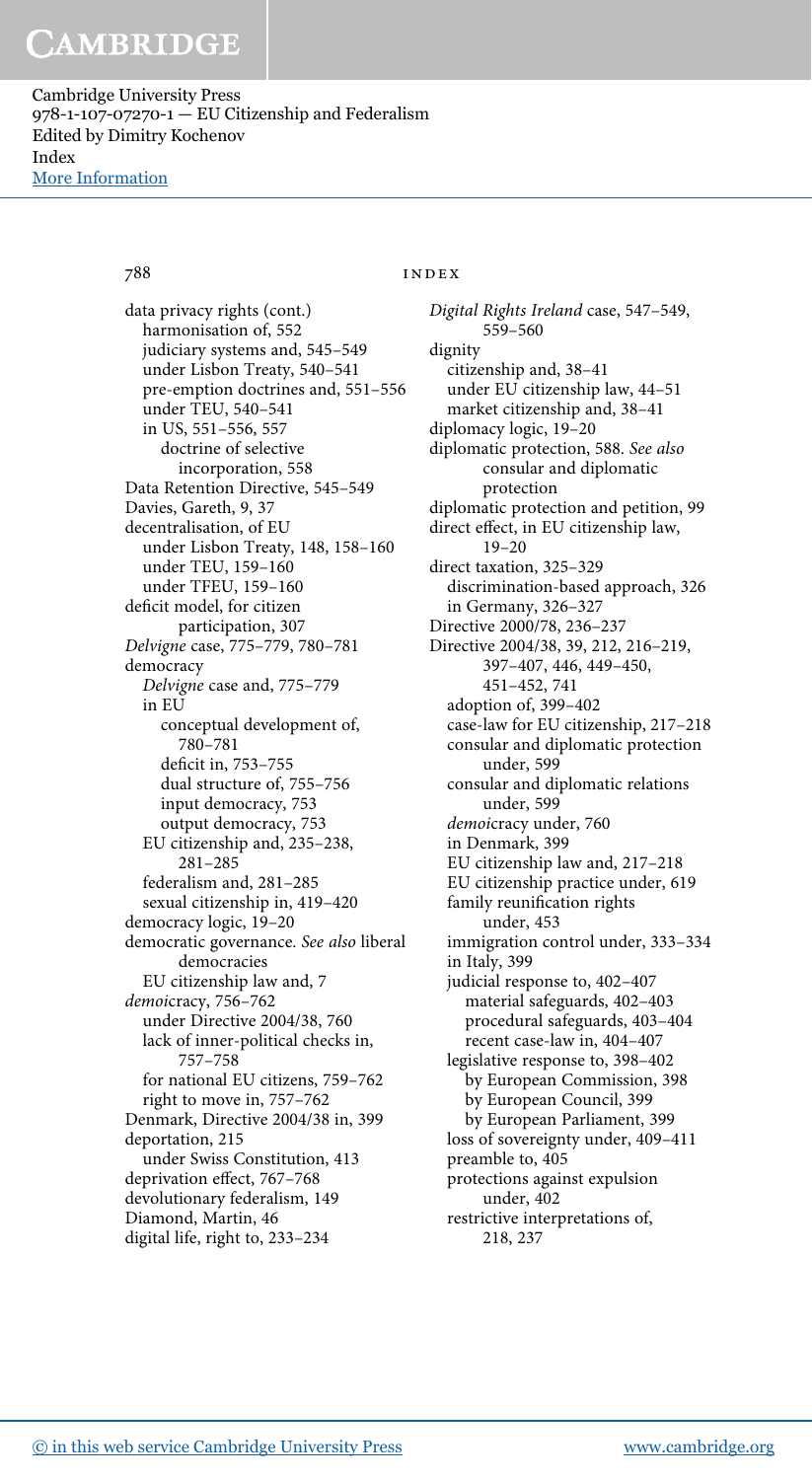Cambridge University Press 978-1-107-07270-1 — EU Citizenship and Federalism Edited by Dimitry Kochenov Index [More Information](www.cambridge.org/9781107072701)

### index 789

same-sex relationships, 323–324 as shared competence, 408–409 Directive 2006/54, 236–237 disability benefit culture, 529–530 disability equality, 514–515 disability rights activation agenda for, 528–532 attitudinal model of, 510–511, 512–534, 536 by EU Member States, 528–534 under CFR, 513–514 defined, 510 equal treatment for, 535–536 under Equal Treatment Framework Directive, 512 under European Disability Strategy, 514–515 market citizenship and, 509, 536 in Austria, 526 exclusion from freedom of movement, 524–528, 537 exportable benefits and, 524–528 protections from discrimination and, 512–524 SNCBs and, 525–526 social model of, 509–511, 535–537 in Canada, 535 under welfare reforms, 528–529, 532 discrimination. See also principle of non-discrimination; reverse discrimination in direct taxation cases, 326 disability rights and, 512–524 within EU, based on nationality, 21, 22 sexual citizenship and, 425–426 in voting rights, 279–280 displacement. See right against displacement doctrinal constructivism, 709–710 doctrine of selective incorporation, 558 dual federalism, 149 dual nationality, 116, 122–123 as right, 100 Due Process Clause, in US Constitution, 770–771

Early Warning Mechanism, 550 earned citizenship, 219–221

economics. See also political economy EU citizenship law influenced by, 7 ECtHR. See European Court of Human Rights Edwards v. California, 412 EEAS. See European External Action Service EEC. See European Economic Community effet utile of free movement provisions, 491–493, 503, 505–506 elections. See municipal elections electoral rights, 277–281 identity and, 282–285 in Ireland, 278 limitations of, 277–278 municipal elections and, 278–279 state identity and, 282–285 under TFEU, 277–278 in US, 281–282 Eman and Sevinger, 285–286 Equal Treatment Framework Directive, 512 equality disability, 514–515 EU citizenship and, 5, 35–38, 127, 156

EAW. See European Arrest Warrant ECHR. See European Convention on Human Rights ECI. See European Citizens Initiative ECJ. See European Court of Justice economically active persons, 38–39

gender, 432–435 anti-discrimination judgments, 434 in Brandwell v. Illinois, 432–433 legal directives for, 433–434 secondary legislation for, 434 for transsexuals, 434–435 market citizenship and, 35–38 philosophical justification of, 43 under TFEU, 28 EU. See European Union EU citizenship law. See European Union citizenship law EU exit. See European Union (EU) exit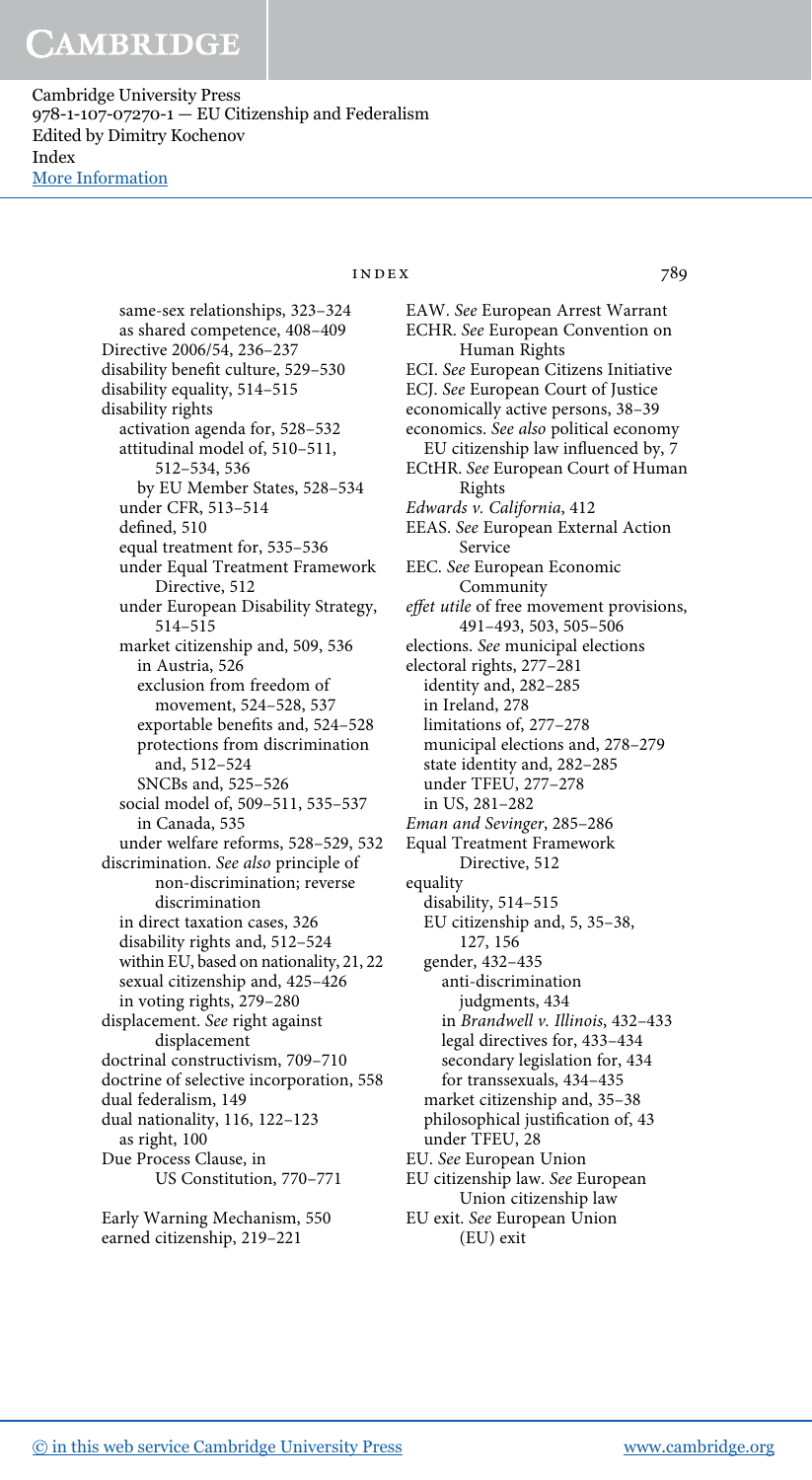Cambridge University Press 978-1-107-07270-1 — EU Citizenship and Federalism Edited by Dimitry Kochenov Index [More Information](www.cambridge.org/9781107072701)

EU Member States. See also nationality, in EU Member States data privacy rights in, 550–551 disability rights and, attitudinal model of, 528–534 ECJ case-law and, 115–120 fundamental rights and, 647–650 mandating rules, 649 optioning rules, 649, 658 remedial rules, 649 fundamental rights violations by, 667–670 under Maastricht Treaty, 111–113 nationality in, citizenship influenced by, 110–123 distinctions between, 271 freedom of movement and, 112, 156 national identity through, 114–115 under treaties, 111–114 voting rights in, 280 European Arrest Warrant (EAW), 569, 574–575 European Citizens Initiative (ECI), 290–292 European Coal and Steel Community, 665 European Commission Directive 2004/38, 398 EU citizenship rights and, 701–702 European Community Treaty (TEC), 429–430 consular and diplomatic protection under, 589 fundamental rights under, 671–672 European constitutionalism. See constitutionalism European Convention on Human Rights (ECHR) criminal law under, 579 data privacy rights under, 542, 543–544 family reunification rights under, 444–445 freedom of movement and, 230 public health governance and, 296 right to stay under, 374–375

### 790 **index**

supranational citizenship under, 24–25 TEU and, 160 European Court of Human Rights (ECtHR) right to respect for family life under, 499–500 same-sex relationships, 323 supranational citizenship and, 25 European Court of Justice (ECJ), 9. See also substance of rights citizenship rights and, 11–13, 44–51, 106, 179 consular and diplomatic protection and, 584–585 cross-border issues and, 11–13 data privacy rights, 544–545 Digital Rights Ireland case, 547–549, 559–560 Google Spain, 542–543, 559–560 direct taxation cases, 325–329 discrimination-based approach, 326 in Germany, 326–327 EU citizenship and, 751–752 EU citizenship rights and, 11–13, 44–51, 106, 179, 231–235 EU exit and, 731–732 family reunification rights and, 333–337, 443–444 under TFEU, 335–337 freedom of movement law and, 182–193, 228–231, 629 fundamental rights and, 677 immigration control, 333–337 under Directive 2004/38, 333–334 immigration control and, 333–337 market freedoms and, 316–317, 337–340 morality issues and, 319–325 abortion, 320–321 gambling, 324–325 pornography, 319–320 same-sex relationships, 322–324 nationality in EU Member States and, 115–120 political rights and, 272, 285–289 right to care and, 490–491, 498–500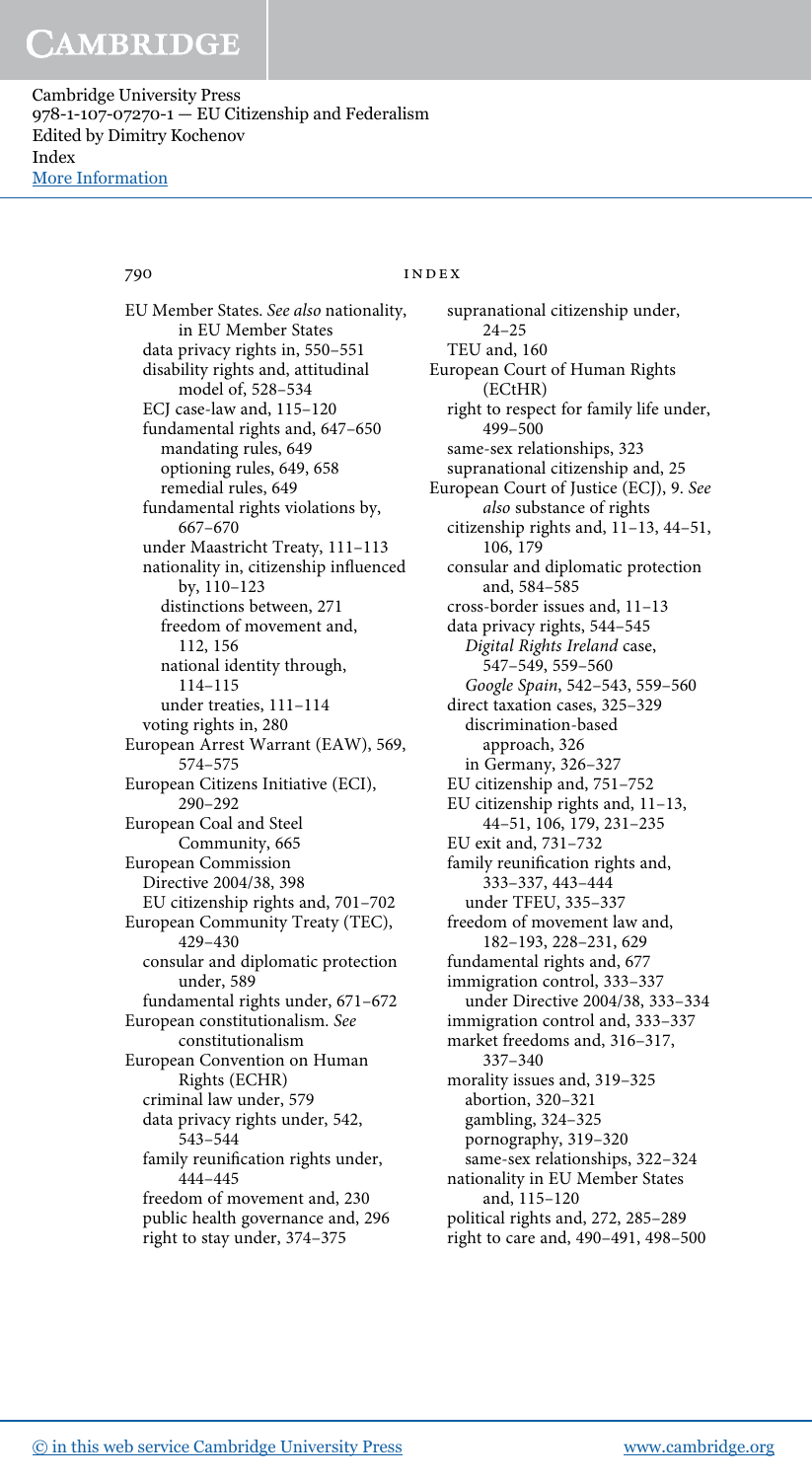Cambridge University Press 978-1-107-07270-1 — EU Citizenship and Federalism Edited by Dimitry Kochenov Index [More Information](www.cambridge.org/9781107072701)

> right to healthcare services under, 329–333 CFR and, 332 extramural cases, 331–333 Patients' Rights Directive, 330–331 secession referendums and, 731–732 sexual rights and, 436–437 anti-discrimination legislation, 437–440 for sexual orientation, 436–438 social citizenship cases commonality of, 365–368 Laval case, 362–364 transnational, 358–368 Viking case, 364–365 supranational citizenship and, 24–25, 26–27 European Data Protection Directive, 542–543 European Disability Strategy, 514–515 European Economic Community (EEC), 227, 665. See also market freedoms sexual citizenship and, 421 European External Action Service (EEAS), 590 European Parliament, citizenship and, 237 European Union (EU). See also citizenship; citizenship rights; nation states; nationality; Treaty on the Functioning of the European Union anarchy and, 173 anthropocentric nature and, 16–22 constitutionalism and, 130 interconstitutional theory for, 130 multilevel, 130, 135 decentralisation of under Lisbon Treaty, 148, 158–160 under TEU, 159–160 under TFEU, 159–160 delimitation of competences throughout, 133–136 democracy in conceptual development of, 780–781 deficit in, 753–755

### index 791

dual structure of, 755–756 input, 753 output, 753 demoicracy in, 756–762 under Directive 2004/38, 760 lack of inner-political checks in, 757–758 for Member State citizens, 759–762 right to move in, 757–762 in Ruiz Zambrano, 760–762 discrimination based on nationality within, 21, 22 draft accession agreements of, 233 as federal polity, 149–160 central authority in, 150 components of, 149 federal citizenship, 155–158 territorial integrity, 151 federalism in, 617–625 discourse on, 622–631 formation influenced by, 16–18 process theory for, 128–133 as federation of states, 16–35 as human rights organisation, 171 Maastricht Treaty changing nature of EU, 227 nationality in Member States under, 111–113 as multilevel governance model, 129, 134 national identity within, 114–115 Outermost Regions and, 178–179 Overseas Countries and Territories, 178–179 under British Overseas Territories Act, 179 re-humanization of, 79 Schuman Declaration and, 16, 129 Southern Enlargement, 357 sovereignty of states in, 173 subnational citizenship in, 20–21 supranational citizenship and, 20–21 territories in, establishment of, 178–182 Union territories and, 178–182 under British Overseas Territories Act, 179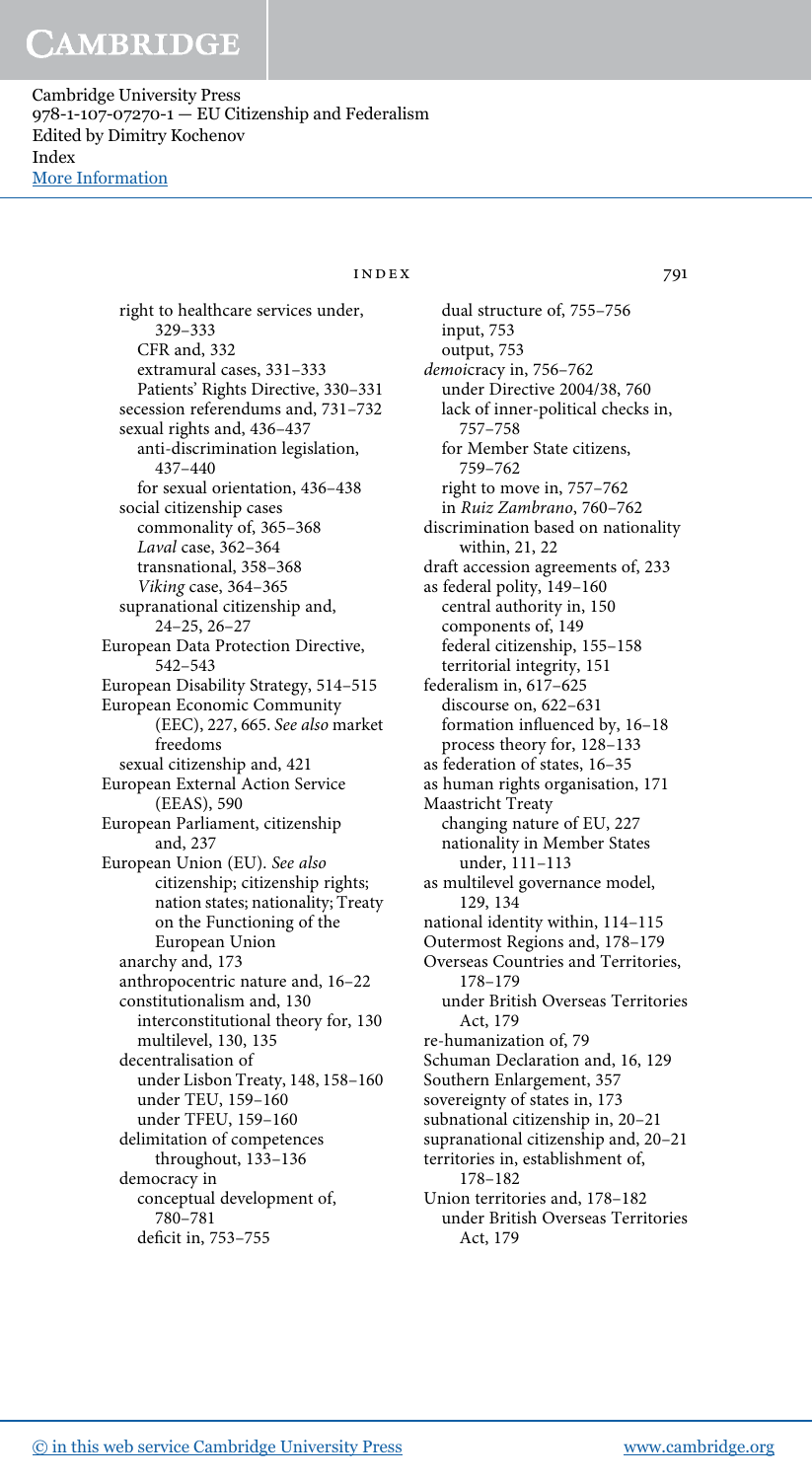Cambridge University Press 978-1-107-07270-1 — EU Citizenship and Federalism Edited by Dimitry Kochenov Index [More Information](www.cambridge.org/9781107072701)

European Union (EU) (cont.) citizenship rights in, 179 in EU case-law, 181–182 free movement policies for, 180–181 social integration in, 193–201 under TEU, 178 vertical citizenship in, 631–632 vertical redistribution of power in, 416 European Union (EU) citizenship law. See also market citizenship; personhood in academic doctrine, 5–6 autonomy of, 22 citizenship rights under defined under, 4–5, 23, 43 links between, 687–693 core principles of, 19–20, 48 Delvigne case, 775–779 democracy logic and, 19–20 democratic governance and, 7 dignity under, 44–51 diplomacy logic and, 19–20 direct effect in, 19–20 drawbacks of, 7–9 economics as factor in, 7 federal citizenship case-law for, 160–168 Directive 2004/38 and, 217–218 expansionist dynamic in, 161–163 imperative grounds for public security in, 164–165, 216 permanent residence rights in, 165–167 self-correction through, 167 future predictions for, 78–82 nationality under, 120 non-citizens under, 33–35 normative assumptions of, 44–47 rule of law and, 174–176, 227, 238–241 scope of, 772 status quo and critique of, 5, 47–49 justification of, 13 substance of, 44–47 supremacy in, 19–20

### 792 **index**

third-country nationals under, 34 European Union (EU) exit under CFR, 738–739 ECJ and, 731–732 EU citizenship and, 740–750 Directive 2004/38 and, 741 as non-legal consideration, 747–749 relevance of, 740–747 under rule of law, 742 under TFEU, 740–741 legal arguments for, 732 loss of nationality through, 744–745 national referendums on, 731–732, 737, 746 of part of Member State territory, 735–739 exceptions to, 737 public international law and, 735–739 under TEU, 733–735 total withdrawal in, 733–735 EU-Turkey Association Agreement, 448 EU-US Umbrella Agreement, 550 Evans, David T., 420–421 Everling, Ulrich, 22, 34–35 exit options, for EU citizens, 93. See also European Union exit; secession expulsion protections under Directive 2004/38, 402 under EU criminal law, 577–578 extradition, 383 fallacy of labour theory, 348 family life, right to, 233–235 Family Reunification Directive, 439–440, 456 flexibility of, 447–449 legal scope of, 447 for third-country nationals in EU, 446–449 family reunification rights. See also Ruiz Zambrano case in Austria, 459 in Belgium, 458–459 under CFR, 444–445 for citizens within EU, 449–452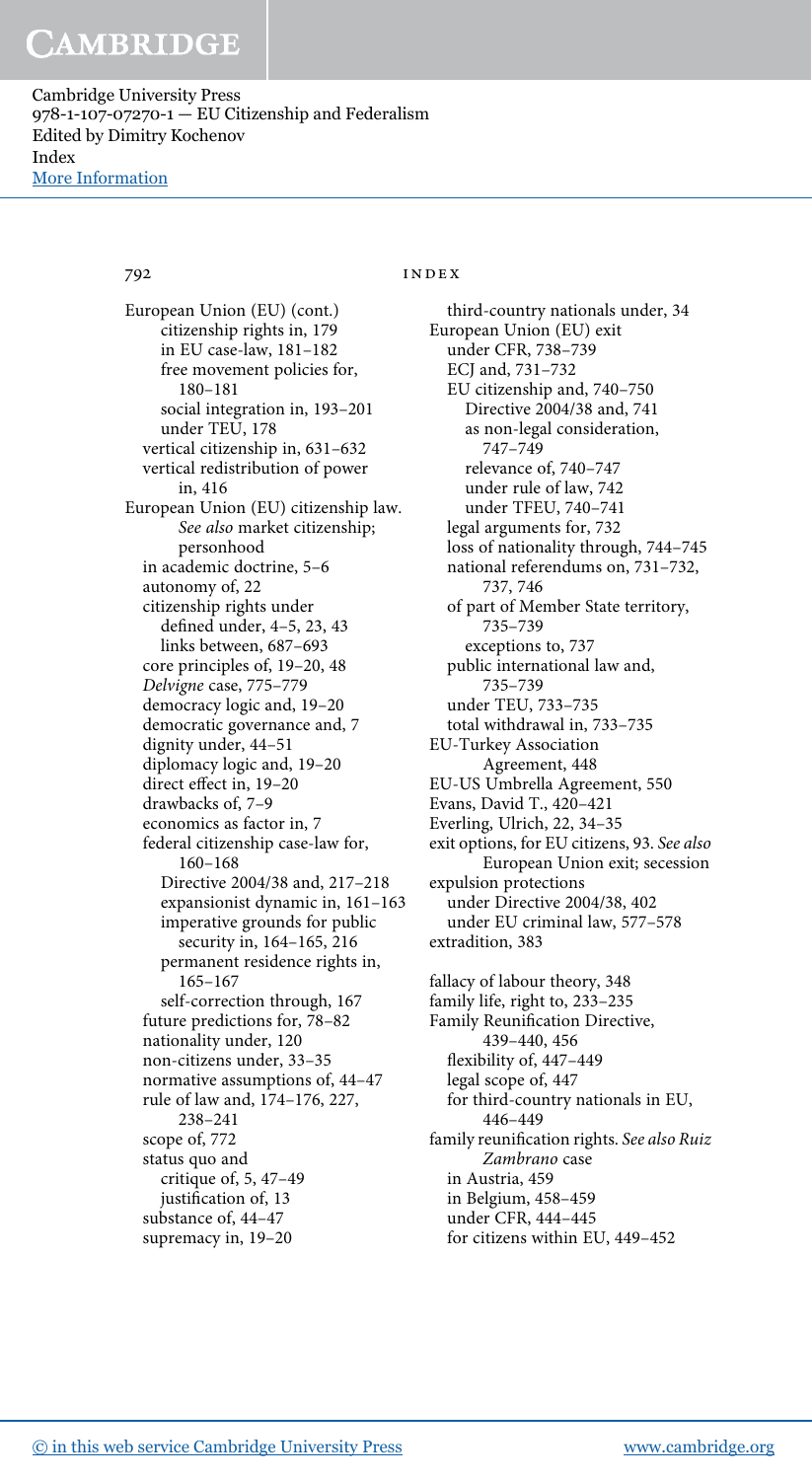Cambridge University Press 978-1-107-07270-1 — EU Citizenship and Federalism Edited by Dimitry Kochenov Index [More Information](www.cambridge.org/9781107072701)

index 793

comparative federalism and, 462–466 under Directive 2004/38, 446, 449–450, 451–452, 453 under ECHR, 444–445 ECJ case-law and, 443–444 under EU-Turkey Association Agreement, 448 in Finland, 455, 456 genuine enjoyment test and, 451 language requirements and, 448 legal frameworks for, 444–445 fragmentation of, 446–456 under Maastricht Treaty, 443–444 for migrant citizens, 333–337 under TFEU, 335–337 reverse discrimination with, 456–462 through national remedies, 457–460 through right to private and family life, 460–462 under TFEU, 444–445 for migrant citizens, 335–337 for third-country nationals in EU, 446–449, 450 federal balance of power, 719–722 federal case-law, in EU citizenship law, 160–168 Directive 2004/38 and, 217–218 expansionist dynamic in, 161–163 imperative grounds for public security in, 164–165, 216 permanent residence rights in, 165–167 self-correction through, 167 federal model of competences, 134 federalising process theory, 128–133 autonomy in, 132 community in, 132–133 federalism. See also competences comparative, 462–466, 721 cooperative, 149 data privacy rights influenced by, 545–556, 559–560 through Member State institutions, 550–551 through privacy laboratories, 551–556

defined, 149, 318 delimitation of competences with, 133–136, 138–142 devolutionary, 149 dual, 149 in EU, 16–18, 617–625 discourse on, 622–625 formation influenced by, 16–18 process theory for, 128–133 EU citizenship and, 12, 15–18, 92–93, 407–413, 617–625 democracy as influence on, 281–285 discourse on, 622–625 loss of sovereignty through, 409–411 process theory for, 128–133 temporal context of, 412–413 EU citizenship rights and, 700–701 integrative, 149 political balance with, 133–136 political value of, 542 substance of rights for citizenship and, 85–86, 94 in US, 463–464, 617–625 discourse on, 619–622, 625–631 fundamental rights and, 104 Finland, family reunification rights in, 455, 456 Fligstein, Neil, 355 foreigners. See non-citizens Fourteenth Amendment, US Constitution, 104, 558, 770 Fourth Amendment, US Constitution, 557 France French Revolution, 271 voting rights in, 274 Free Movement of Citizens Directive. See Directive 2004/38 freedom. See liberty freedom of movement, right to. See also Directive 2004/38; right to stay AFSJ and, 566–567 under CFR, 230 disability rights and, exclusion from, 524–528, 537 ECHR and, 230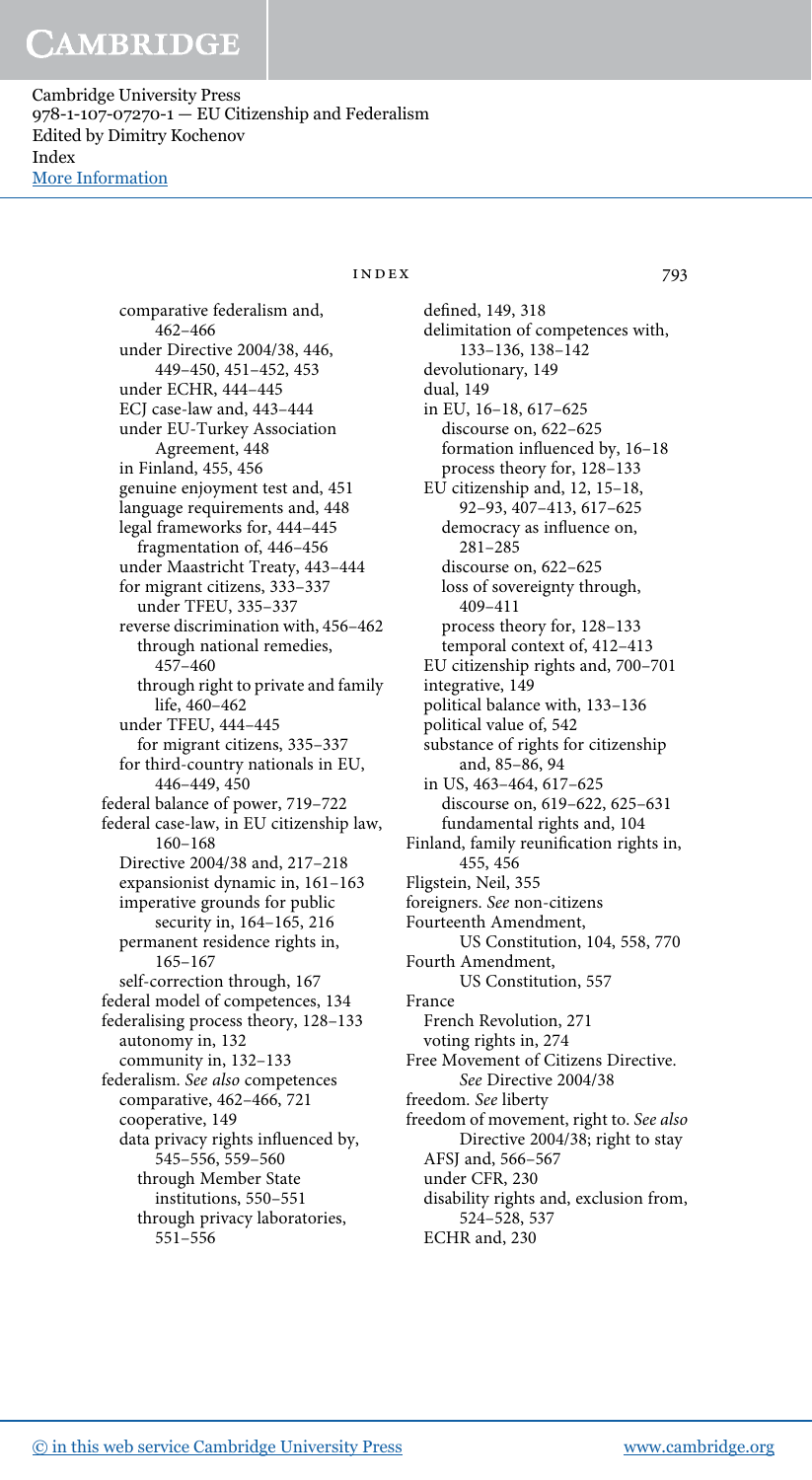Cambridge University Press 978-1-107-07270-1 — EU Citizenship and Federalism Edited by Dimitry Kochenov Index [More Information](www.cambridge.org/9781107072701)

freedom of movement (cont.) ECJ and, 182–193, 228–231, 629 effet utile, 491–493, 503, 505–506 EU citizenship and, 112, 156, 371–372, 394–397, 627, 687–690 cross-order equality and, 629–631 in ECJ case-law, 629 EU criminal law in conflict with, 565–567, 577–579 as law ambiguity of, 187–193 cases for, 184–185 ECJ and, 182–193 through public policy, 188–189 territoriality in, 184–187 limitations of, 228–231 under Lisbon Treaty, 230 loss of sovereignty through, 409–411 under Maastricht Treaty, 228–231 Ruiz Zambrano case and, 209–219, 229 social integration through, 182–193 in Union Territory, 193–201 under TFEU, 31, 95–97, 101–102, 228, 371–372, 395–396 transnational social citizenship and, 354–357 in Union territories, 180–181, 193–201 French Revolution, 271 Friedrich, Carl, 131 on autonomy, 132 on community, 132–133 functionalist model of competences, 133–134 fundamental rights. See also Charter of Fundamental Rights of the European Union; substance of rights under CFR, 464–465 community and, 136–142 citizenship of rights, 141–142 competence limitations and, 138–142 in ECJ case-law, 677 of EU citizenship, 102–105, 126–128,

### 643–647

### 794 INDEX

federalisation of, 104 protection of rights as part of, 671–676 scope of, 136 EU Member State action and, 647–650 mandating rules, 649 optioning rules, 649, 658 remedial rules, 649 under German Basic Law, 644–645 judicial review of, 138 against Member State violations, 667–670 migration law and, 645 in national settings, 665–666 privacy rights as, 542 reverse Solange proposal, 670, 676–683, 771 dangers of, 680–683 legal theoretical foundations for, 677–679 political context for, 679–680 right to stay as, 389–391 Sharpston on, 140 under TEC, 671–672 under TEU, 464–465, 618–619, 647–649, 672–673 under TFEU, 644–645, 646–647, 671–672 in US, 104 gambling, 324–325

GDPR. See General Data Protection Regulation gender, sexual citizenship and, 422–426 gender equality, 432–435 anti-discrimination judgments, 434 in Brandwell v. Illinois, 432–433 legal directives for, 433–434 secondary legislation for, 434 for transsexuals, 434–435 General Data Protection Regulation (GDPR), 550 genetic citizens, 308 genetic mothers, social rights of, 234–235 genuine enjoyment test, 451, 489, 500, 504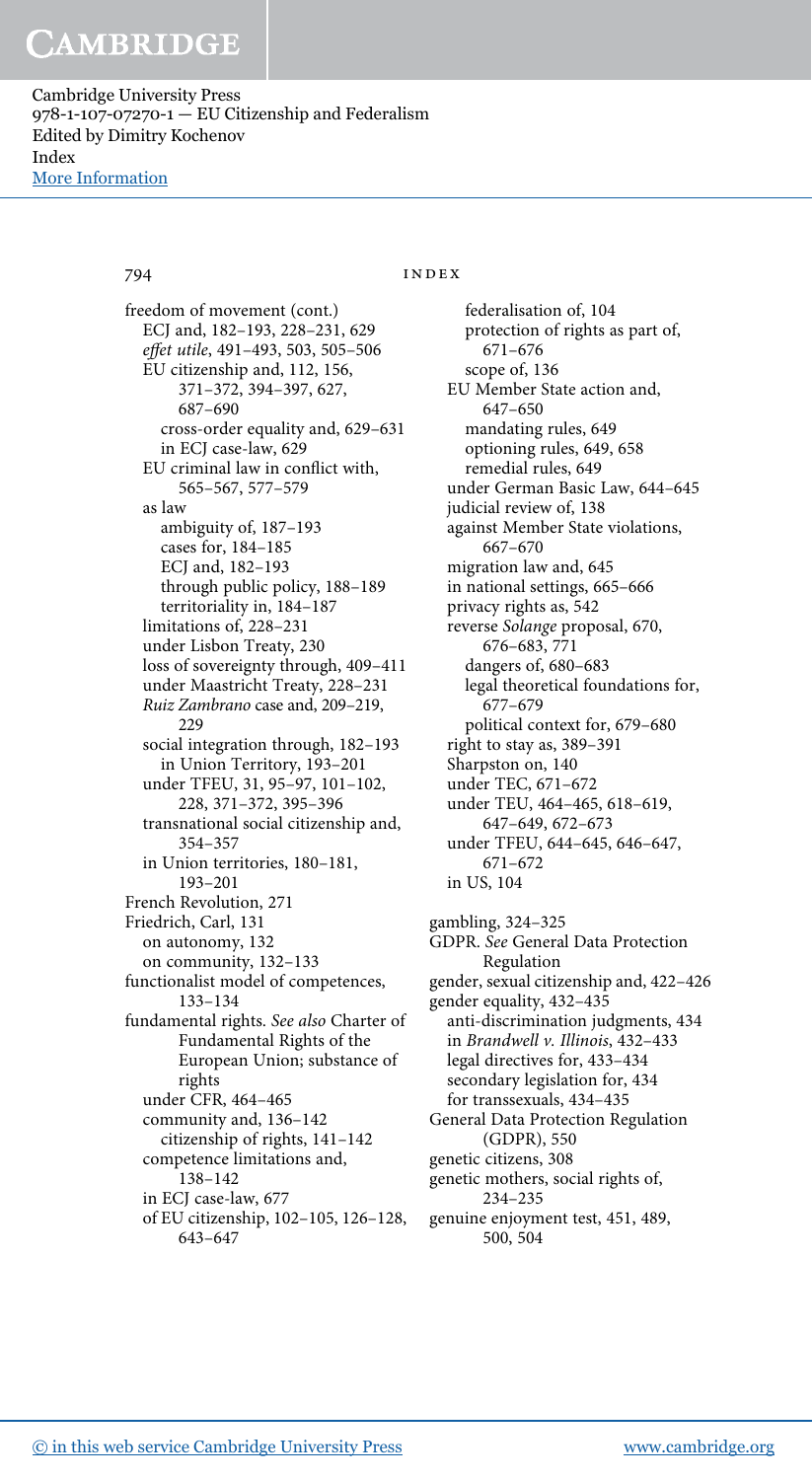Cambridge University Press 978-1-107-07270-1 — EU Citizenship and Federalism Edited by Dimitry Kochenov Index [More Information](www.cambridge.org/9781107072701)

### index 795

German Basic Law, 644–645 German Federal Constitutional Court, 88, 265–267, 546, 547, 548–549 Germany data privacy rights in, 546 direct taxation in, 326–327 right to a name in, 191 self-determination tradition for, 743 substance of rights for citizenship in, 91–92 voting rights in, 274 welfare rights in, 351–352 Ghent system, 349 Global Health Security Initiative, 294–295 globalisation nationality in EU Member States influenced by, 108–110 nationality influenced by, 108–110 sovereignty of nation states influenced by, 109–110 'good' citizens, 39–41, 194–199 Google Spain, 542–543, 559–560 governance. See also public health governance democratic, 7 under Directive 2004/38, 39 multilevel model, 129, 134 self-governance, 35–38 White Paper on Governance, 37 Greenland, secession referendum in, 737 Griswold v. Connecticut, 553 Gutiérrez-Fons, José, 7 Hailbronner, Kay, 719 Hainsworth v. Ministry of Defence, 522–524 Haltern, Ulrich, 41 Hamilton, Alexander, 137 healthcare services, as right, 329–333 under CFR, 332 extramural cases, 331–333 Patients' Rights Directive, 330–331 in UK, 352 Henn and Darby, 319–320 HIV/AIDS, 302–303

homonationalism, 422

homosexuality, 422, 436. See also samesex relationships horizontal citizenship cross-border requirements for, 634, 635–636 in EU, 93, 615–616, 631–636 legitimacy of, 640–641 post-national citizenship and, 636–641 supranational citizenship and, 632–633 extension of, 633 in US, 631–632 legitimacy of, 639–640 human rights law EU citizenship and, 722 migration and, 722–723 public health governance and, 310–315 humanity, citizenship and, 38–41

IA tools. See impact assessment tools ICCPR. See International Covenant on Civil and Political Rights ICJ. See International Court of Justice IGC. See Intergovernmental Conference Iglesias Sánchez, Sara, 45 immigration control, 333–337 under Directive 2004/38, 333–334 impact assessment (IA) tools, 303 imperative grounds of public security, 164–165, 216 inactive citizens, 206–209 input democracy, 753 integrative federalism, 149 interconstitutional theory, 130 Intergovernmental Conference (IGC), 247–248 International Court of Justice (ICJ), 588–589 International Covenant on Civil and Political Rights (ICCPR), 374–375 International Health Regulations (IHR), 294–295 international law consular and diplomatic protection under, 592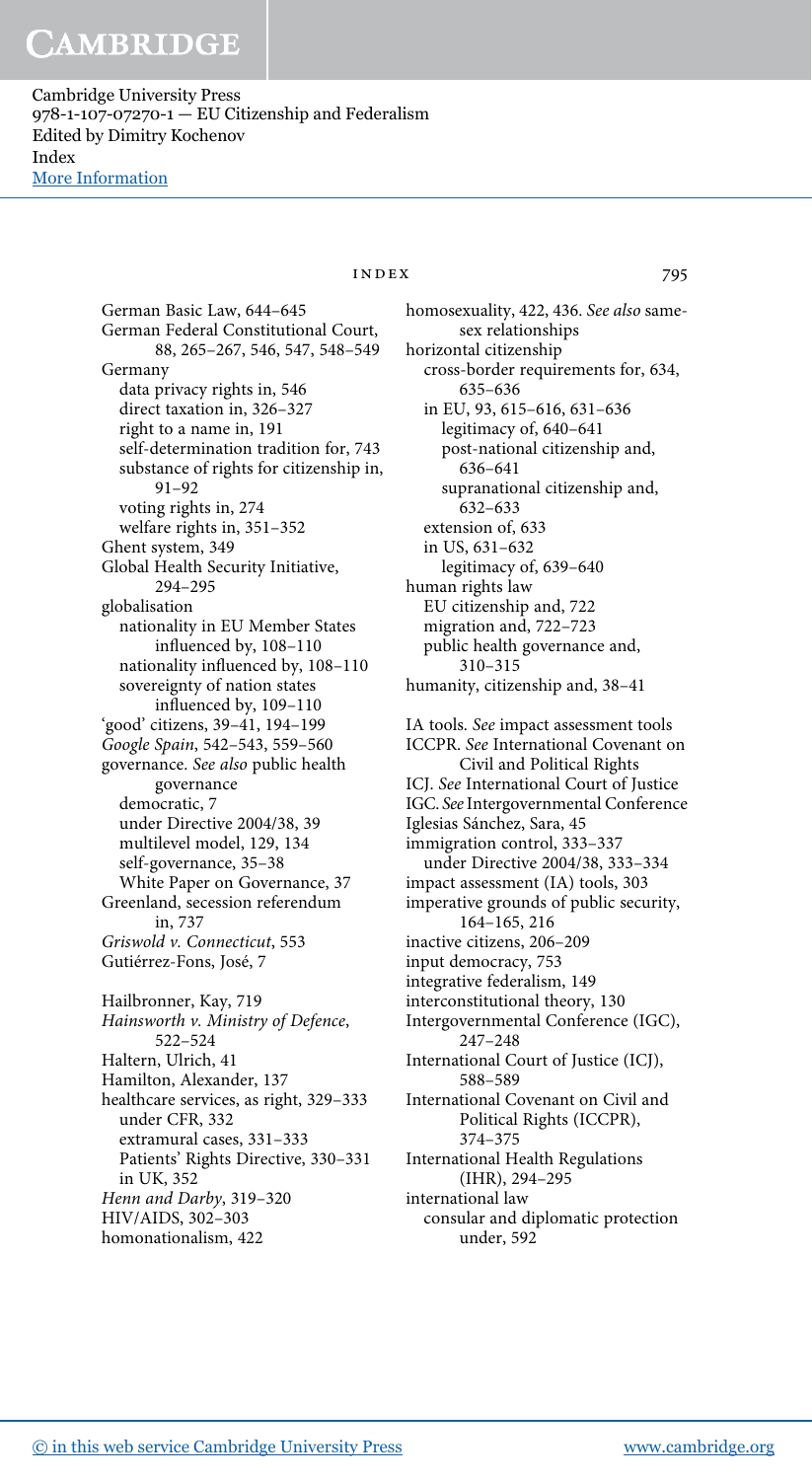Cambridge University Press 978-1-107-07270-1 — EU Citizenship and Federalism Edited by Dimitry Kochenov Index [More Information](www.cambridge.org/9781107072701)

international law (cont.) EU exit and, 735–739 secession from EU and, 735–739 Ireland abortion laws in, 320–321 data privacy rights in, 547–549, 559–560 electoral rights in, 278 Italy Constitutional Court in, 677–678 Directive 2004/38 in, 399 Jackson, Vicky, 20 Jacobs, Francis (Sir), 394 Jarabo Colomer (AG), 623–624 Jefferson, Thomas, 137 Joerges, Christian, 45 'justiciability' rights, 594 Kelsen, Hans, 131 labour markets, social citizenship and, 348 Lardy, Heather, 283–284 Laval case, 362–364 legal cases. See also Ruiz Zambrano case consular and diplomatic protection rights, 584–585 data privacy rights, 544–545 Digital Rights Ireland case, 547–549, 559–560 Google Spain, 542–543, 559–560 Delvigne case, 775–779, 780–781 Directive 2004/38, 404–407 EU citizenship and, 629, 751–752 EU citizenship law, 160–168 Directive 2004/38 and, 217–218 expansionist dynamic in, 161–163 imperative grounds for public security in, 164–165, 216 permanent residence rights in, 165–167 self-correction through, 167 EU citizenship rights, 11–13, 44–51, 106, 179, 231–235 EU Member States and, 115–120 EU territories, 181–182

### 796 **index**

family reunification rights, 443–444 freedom of movement rights, 184–185, 629 fundamental rights, 677 Laval case, 362–364 reverse Solange proposal, 670, 676–683, 771 dangers of, 680–683 legal theoretical foundations for, 677–679 political context for, 679–680 right to care, 490–491, 498–500 sexual rights, 436–437 anti-discrimination legislation, 437–440 for sexual orientation, 436–438 social citizenship commonality of cases, 365–368 Laval case, 362–364 transnational citizenship in, 358–368 Viking case, 364–365 Union territories in, 181–182 Wauchauf cases, 657–659 legal creation, citizenship as, 717–723, 729 alternative constitutional frameworks, 722–723 comparative federalism and, 721 federal balance of power, 719–722 fundamental status of, 717–719 textual foundations of, 717–719 legal systems, citizenship negatively influenced by, 9 legitimacy, of citizenship, 726–728 horizontal, 640–641 in US, 639–640 Lenaerts, Koen, 7, 41 lesbian, gay, bisexual and transgender (LGBT) rights, 420–421, 422, 436–438. See also same-sex relationships transnational application of, 440–441 liberal democracies, sexual citizenship in, 419–420 liberty, citizenship and, 8–9 Lisbon Treaty, 113–114, 125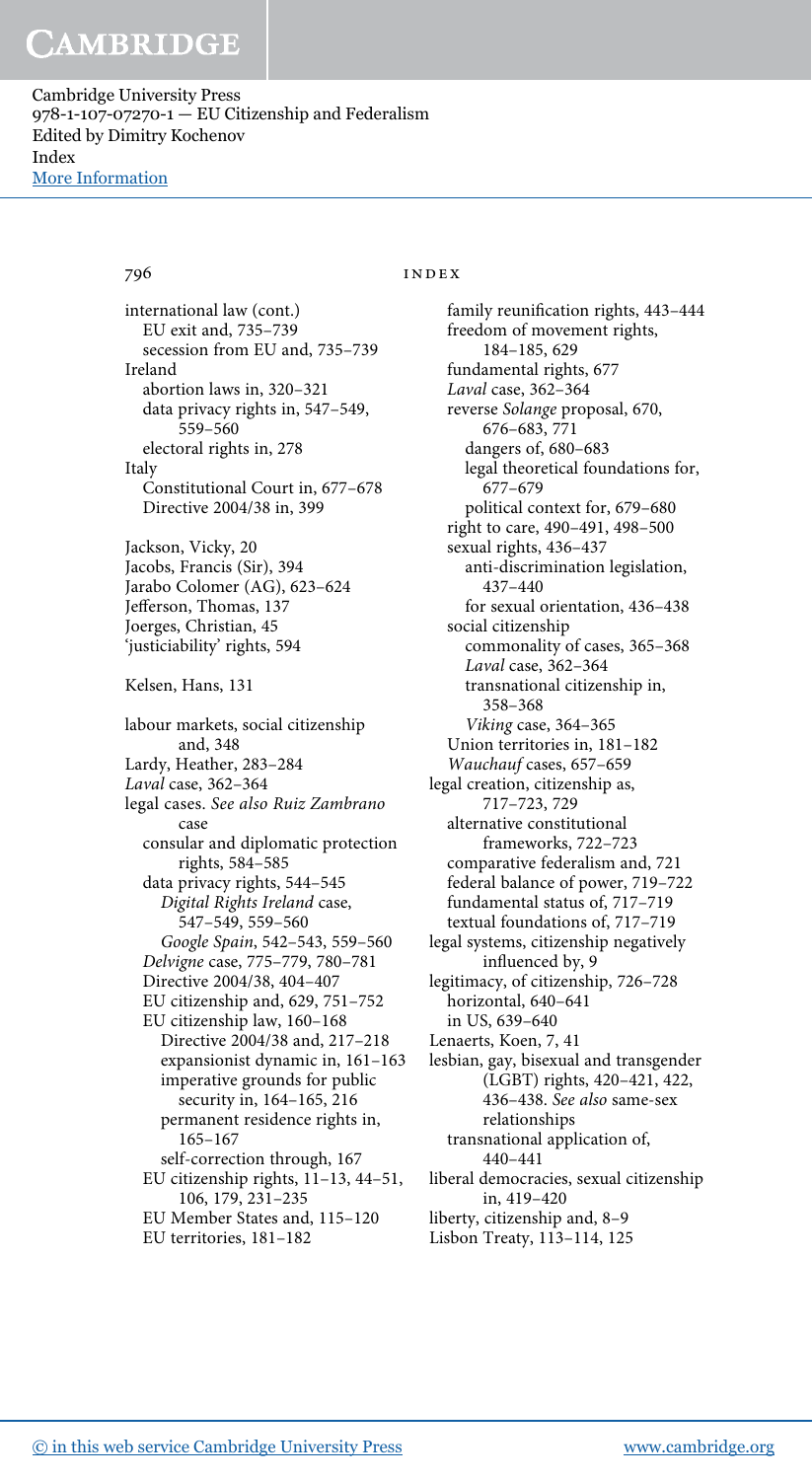Cambridge University Press 978-1-107-07270-1 — EU Citizenship and Federalism Edited by Dimitry Kochenov Index [More Information](www.cambridge.org/9781107072701)

> consular and diplomatic protection under, 600 contestation of citizenship under, 266 data privacy rights under, 540–541 decentralisation of EU under, 148, 158–160 democratic principles in, 775–776 distribution of competences under, 133, 134 EU criminal law under, 569, 571–572 freedom of movement under, 230 sovereignty under, 265 logic citizenship, 712 democracy, 19–20 diplomacy, 19–20 loyal cooperation principle, 145 Maastricht Treaty, 14, 20. See also citizenship rights citizenship practice theory and, 249–258 defined, 255–258 development of, 252–255 fragmentation of rights in, 252–253 individual citizens and polity, links between, 252 triad of rights in, 257–258 consular and diplomatic protection under, 602 contestation of citizenship under, 259–267 cycles of, 259–261 normativity through, 261–266 state role in, 263–264 EU and changing nature of, 227 nationality in Member States, 111–113 EU citizenship practice under, 245–247, 619, 687 family reunification rights under, 443–444 fragmentation of citizenship and, 261–262 freedom of movement under, 228–231

### index 797

IGC and, 247–248 market citizenship under, 206–207 passport policy package in, 247–248, 253 political rights and, 276, 292–293 reform of, 289–292 special rights policy package in, 247–248 MacRae, Heather, 430–431 Madison, James, 137 mandating rules, by EU Member States, 649 market citizenship, 35–44 constitutional citizenship and, transition to, 241–242 dignity and, 38–41 disability rights and, 509, 512–524, 536 in Austria, 526 exclusion from freedom of movement, 524–528, 537 exportable benefits and, 524–528 through protections from discrimination, 512–524 SNCBs and, 525–526 for economically active persons, 38–39 equality and, 35–38 EU citizenship compared to, 35–44 dignity under, 38–41 for economically active persons, 38–39 equality under, 35–38 humanity under, 38–41 self-governance under, 35–38 humanity and, 38–41 under Maastricht Treaty, 206–207 for migrants, 206–207 self-governance and, 35–38 social citizenship as transition from, 720–721 social model of disability and, 509 market freedoms, 316–317, 337–340 direct taxation cases, 325–329 discrimination-based approach, 326 in Germany, 326–327 family reunification rights, for migrant citizens, 333–337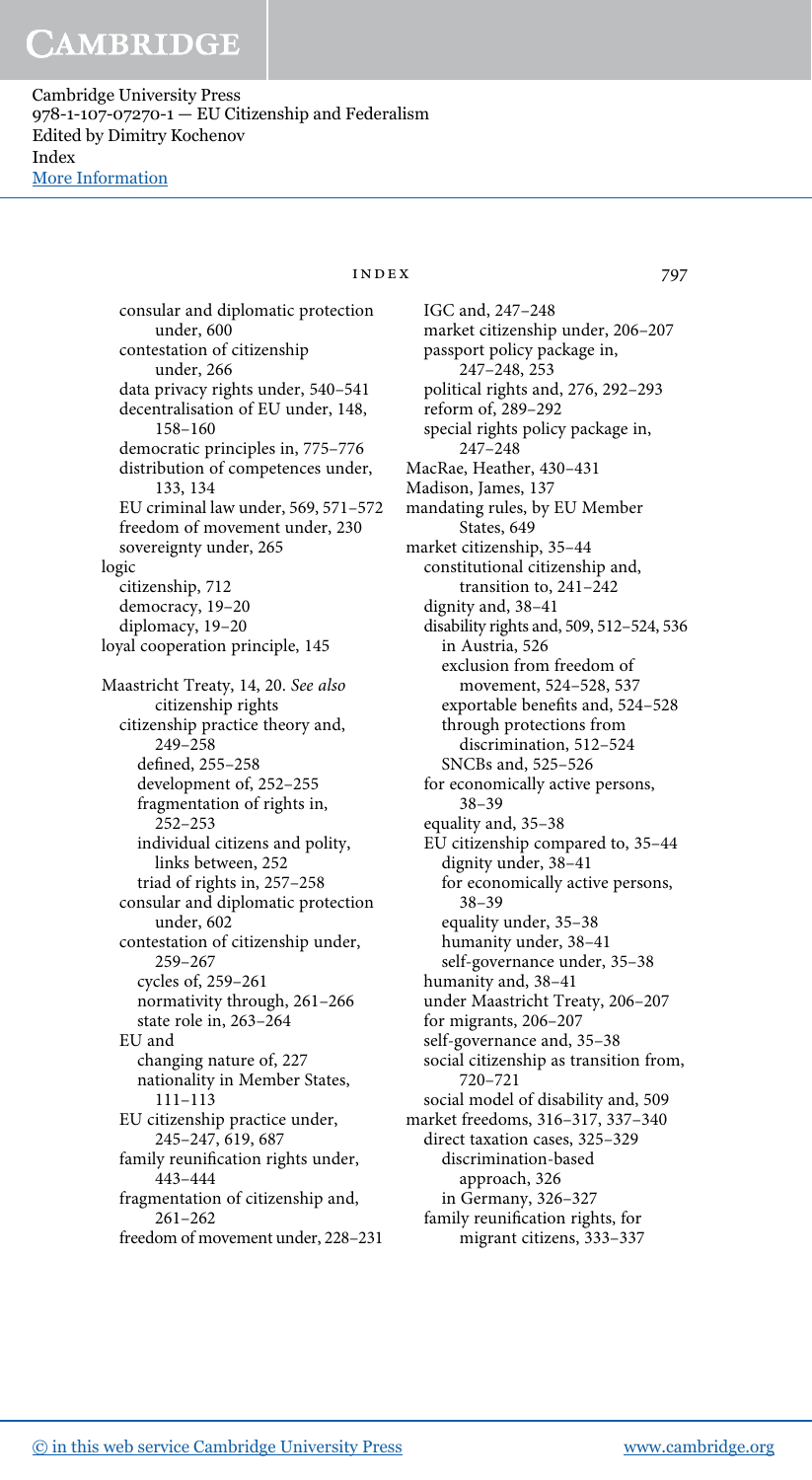Cambridge University Press 978-1-107-07270-1 — EU Citizenship and Federalism Edited by Dimitry Kochenov Index [More Information](www.cambridge.org/9781107072701)

market freedoms (cont.) under TFEU, 335–337 immigration control, 333–337 under Directive 2004/38, 333–334 metamorphosis of, 317 for morality issues, 319–325 abortion, 320–321 gambling, 324–325 pornography, 319–320 same-sex relationships, 322–324 right to healthcare services, 329–333 under CFR, 332 extramural cases, 331–333 Patients' Rights Directive, 330–331 as source of economic rights, 340 marriage. See also same-sex relationships nationality influenced by, 116 Marshall, T. H., 252, 257–258, 343–344 McFadden, Patrick, 375 medieval personhood, 45 membership theory, of constitutional rights, 557 migrant workers family reunification rights for, 333–337 under TFEU, 335–337 market citizenship for, 206–207 right to stay for, 375, 376–377 transnational social citizenship for, 352–353 migration law fundamental rights and, 645 human rights law and, 722–723 modern citizenship, 256 moral pioneers, 308 morality issues, 319–325 abortion, 320–321 gambling, 324–325 pornography, 319–320, 428 same-sex relationships, 322–324 sexual rights and, 427–428 TFEU and, 428 multilevel constitutionalism, 130, 135 multilevel governance model, 129, 134 municipal elections, 278–279 mutual recognition. See principle of mutual recognition

### 798 **index**

name, right to, 40 in Germany, 191 nation states, in EU citizenship in, diversity of approaches to, 107–108 constitutional social, 344–345 global transformation of, 107–108 sovereignty of, globalisation as influence on, 109–110 national belonging, 215–219 nationality, in EU Member States citizens' origins and, 122–123 citizenship as distinct from, 271 citizenship as influence on, 110–123 conceptual development of, 111–113 freedom of movement and, 112, 156 national identity and, 114–115 under treaties, 111–114 consular and diplomatic protection influenced by, 601, 602 under Convention on Certain Questions Relating to the Conflict of Nationality Law, 109 criminal history as factor in, 117 criminal law and, application of, 573–577 demoicracy and, 759–762 under Directive 2004/38, 212, 216–219 dual, 116, 122–123 as right, 100 ECJ as influence on, 115–120 under EU citizenship law, 120 after EU exit, 744–745 globalisation as influence on, 108–110 loss of, 123 marriage as influence on, 116 renunciation of, 123 reverse discrimination based on, 120–122 after secession from EU, 744–745 supranational institutions and, 110 under TFEU, 112–113 Nationality Code, in Belgium, 287 the Netherlands, EU criminal law in, 574–575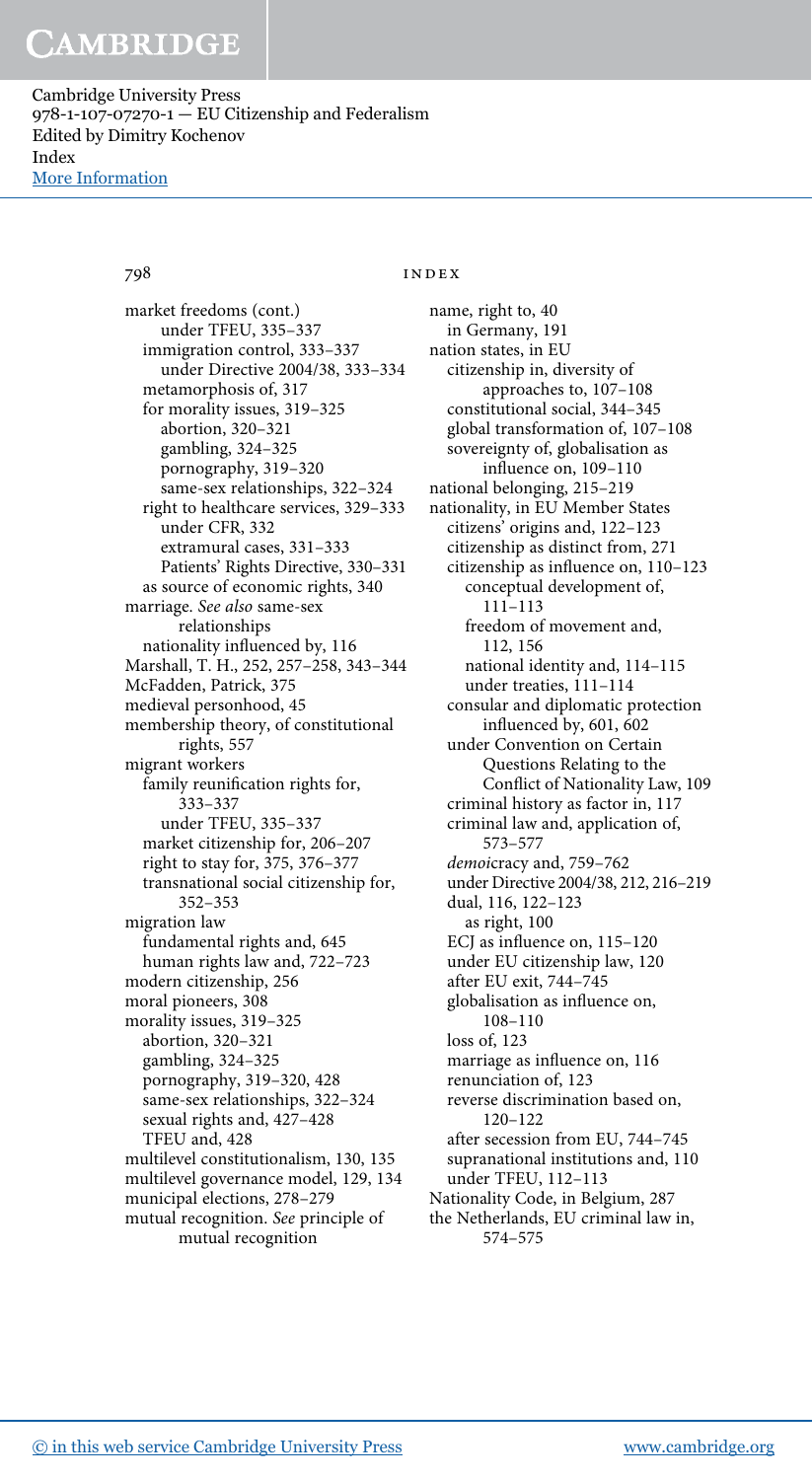Cambridge University Press 978-1-107-07270-1 — EU Citizenship and Federalism Edited by Dimitry Kochenov Index [More Information](www.cambridge.org/9781107072701)

### index 799

NGOs. See non-governmental organisations Nic Shuibhne, Niamh, 223 non-citizens citizenship rights for, within EU, 33–35 under EU citizenship law, 33–35 non-discrimination. See principle of non-discrimination non-governmental organisations (NGOs), sexual citizenship and, 419–420 Northern Cyprus, secession referendums in, 737 Onuekwere case, 193, 199–201 optioning rules, by EU Member States, 649, 658 the other, 418–419 Outermost Regions, of EU, 178–179 output democracy, 753 Overseas Countries and Territories, of EU, 178–179 under British Overseas Territories Act, 179 P. I. case, 193 pandemics, 300–301 participatory solidarity, 362–368 passport policy package, 247–248, 253 Patients' Rights Directive, 330–331 permanent residence rights, 165–167 personhood decommodification of, 3–16 during medieval era, 45 Pickup, David, 5 Plan Schuman. See Schuman Declaration Plender, Richard, 50 Poiares Maduro, Miguel, 130, 140, 239, 254, 627 political economy, 79 political rights, 273–276, 292–293 CFR and, 274–275 ECJ rulings and, 272, 285–289 Eman and Sevinger, 285–286 Maastricht Treaty and, 276, 292–293

Ruiz Zambrano case and, 287–288 Spain v. United Kingdom, 286 Poor Laws of Elizabethan Britain, 344 pornography, 319–320, 428, 431. See also sexual citizenship; sexual rights Portugal, European constitutionalism in, 130 Posner, Richard, 421 post-national citizenship, 636–641 pre-emption doctrines, 551–556 primacy rule, 142–143 primary carers, 490, 491, 503 principle of mutual recognition, 564, 568–572 principle of non-discrimination, 573–577 through anti-discrimination legislation, 437–440 principle of subsidiarity. See subsidiarity principles, rights compared to, 232–233 privacy rights EU legal order as influence on, 542–545 as fundamental rights, 542 private life, right to, 233–234 Privileges or Immunities Clause, in US Constitution, 770–771 property rights right to stay and, 375–376 substance of rights and, 89 proportionality doctrine, substance of rights and, 88–89, 91 in German Federal Constitutional Court, 88 public health governance. See also citizen participation, in public health governance; risk framework, for public health governance bioethics, 310–315 biopolitics, 308 CFR and, 296 ECHR and, 296 EU citizenship and, 308–315 human rights law and, 310–315 under TEU, 298–299 under TFEU, 294–295, 297–301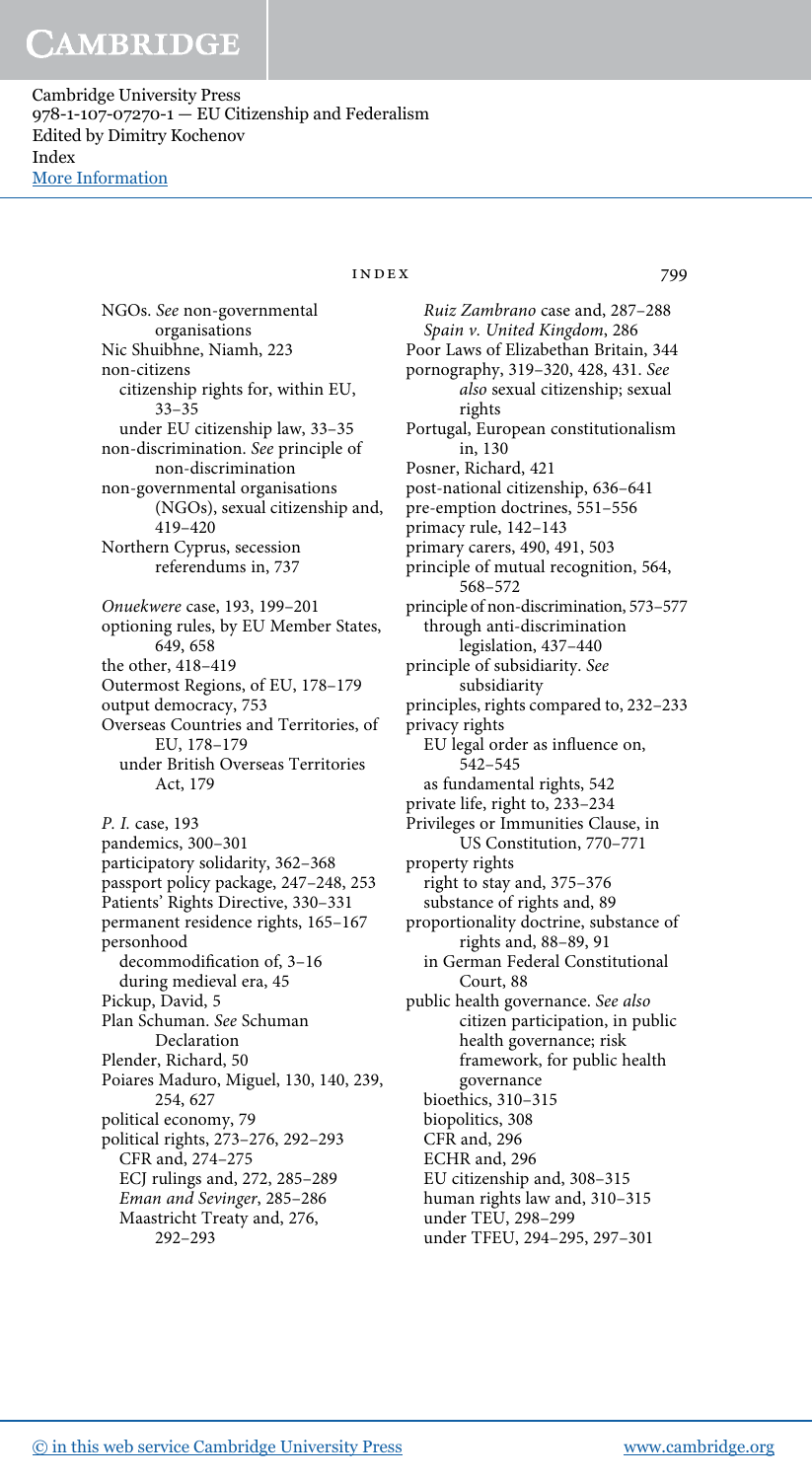Cambridge University Press 978-1-107-07270-1 — EU Citizenship and Federalism Edited by Dimitry Kochenov Index [More Information](www.cambridge.org/9781107072701)

public opinion, on EU citizenship, 243, 250, 251 public order, EU citizenship and, 394–397, 407 public security. See imperative grounds for public security public space, EU citizenship in, 226–227 reactionary phase, of citizenship, 208–209, 222–223 receptive solidarity, 358–362 Reding, Viviane, 140–141, 530 remedial rules, by EU Member States, 649 reverse dependency, 486–487 reverse discrimination, 120–122 with family reunification rights, 456–462 through national remedies, 457–460 through right to private and family life, 460–462 reverse Solange proposal, 670, 676–683, 771 dangers of, 680–683 legal theoretical foundations for, 677–679 Italian Constitutional Court and, 677–678 political context for, 679–680 right against displacement, 376 right to care carers under ECHR, 504–505 establishment as, 503–506 multiple, 505–506 other than parents, 503–505 primary, 490, 491, 503 children's interests under, 494, 500–502 parental relationships and, 500 dependency assessment as part of, 498–499 under ECJ case-law, 490–491, 498–500 economic activity as factor in, 502–503

### 800 **index**

effet utile of free movement provisions and, 491–493, 503, 505–506 EU citizenship rights and, 495–498, 506–508 in Ruiz Zambrano case, 495 welfare states and, 497 genuine enjoyment test, 451, 489, 500, 504 legal foundations of, 491–498 limitations of, 498–506 meaning of, 498–500 right to respect for family life and, 493–494 under ECtHR, 499–500 scope of, 498–503 right to healthcare services. See healthcare services right to life. See digital life; family life; private life right to move, in demoicracy, 757–762 right to names. See names, right to right to privacy. See also data privacy rights in US, 553 right to private and family life, 460–462. See also right to stay at home right to reside, within EU Member States, 95–97, 101–102, 219 right to respect for family life, 493–494 under ECtHR, 499–500 right to run for office, 97–99 right to stay, 373–377, 387–392 under ECHR, 374–375 extradition and, 383 as fundamental right, 389–391 legal recognition of, 374–375 EU law developments as influence on, 382–383 long-term implications of, 391–392 for migrant workers, 375, 376–377 mobility and, as value, 388–389 property rights and, 375–376 reinforcement of, 378–380 right against displacement and, 376 Ruiz Zambrano case and, 385–386 social cohesion policy and, 391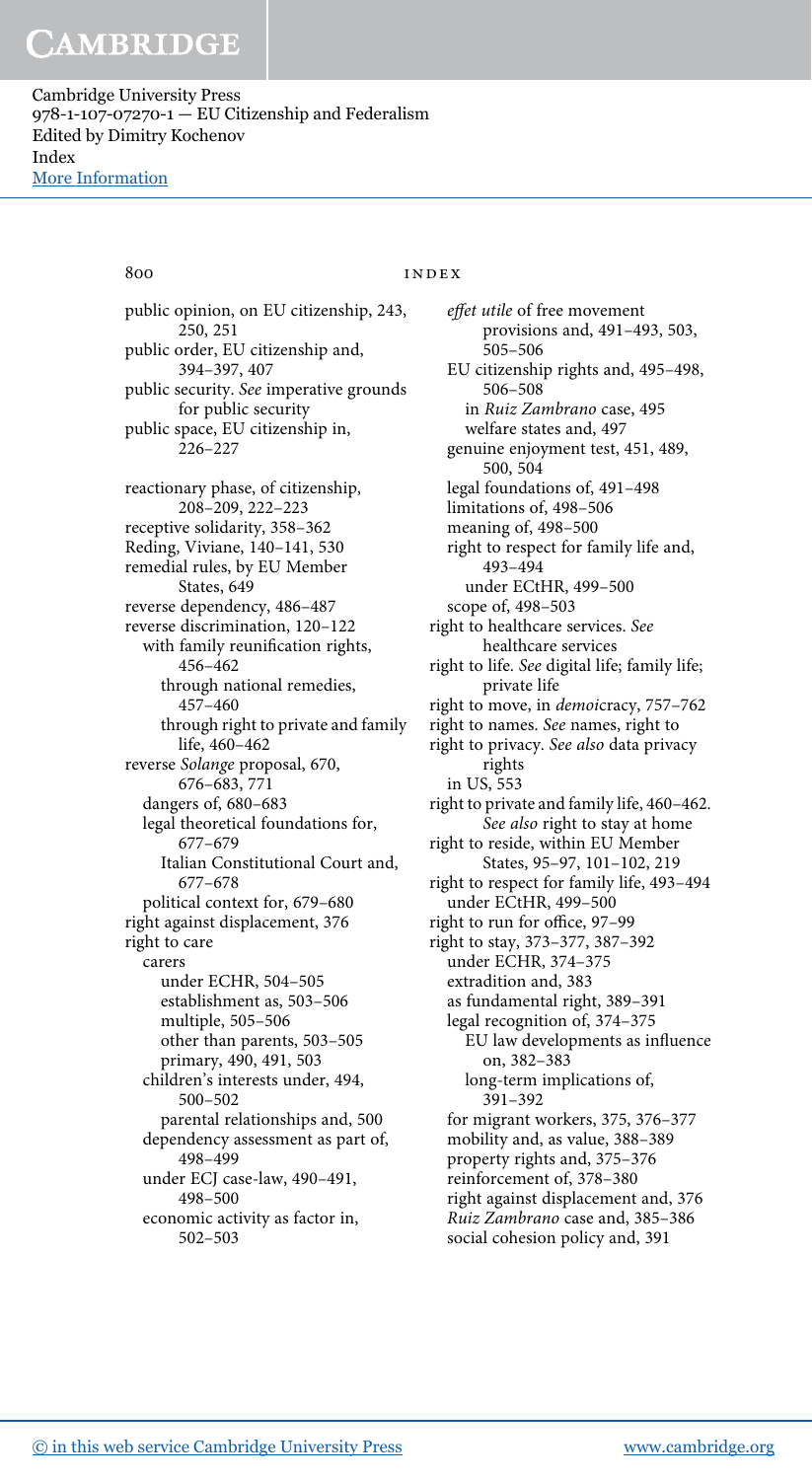Cambridge University Press 978-1-107-07270-1 — EU Citizenship and Federalism Edited by Dimitry Kochenov Index [More Information](www.cambridge.org/9781107072701)

> supranational, 383–387 taxation policy and, 381 under TEU, 390–391 under TFEU, 390–391 transformation of, 377–387 weakening of, 380–383 right to stay at home, 469–474 forced departures and, 474–481 as human right, 476–478 under TFEU, 473–474 right to travel. See also freedom of movement without children, 481–487 legal context for, 481–484 limitations of, 484–485 for married parents, 486 reverse dependency and, 486–487 shared custody and, 485–486 in US, 625–627 rights of citizenship. See citizenship rights risk framework, for public health governance, 294, 297–307 citizen participation as part of, 295, 301–307 deficit model for, 307 foundations of, 304–307 limitations of, 304–305 through non-binding policies, 305–307 for climate change, 300–301 communicable diseases in, privileging of, 301–302 for cross-border threats, 299, 300–301 dialogue and collaboration approach in, 303–304 IA tools for, 303 legal competence in, 297–301 through marginalisation of specific groups and individuals, 302–303 for pandemics, 300–301 responsibility as part of, 297–307 Risse, Thomas, 355 Ritter-Coulais, 326–329 Ruiz Zambrano case, 193, 194–199, 501. See also right to stay at home AFSJ and, 580–581

### index 801

demoicracy in EU and, 760–762 deportation punishment in, 215 deprivation effect and, 767–768 earned citizenship and, 219–221 freedom of movement and, 209–219, 229 judicial legacy of, 765–770, 779–780 national belonging and, 215–219 political rights and, 287–288 right to stay and, 385–386 substance of rights and, 209–219, 652–656 supranational citizenship and, 215–219 rule of law EU citizenship and, 174–176, 227, 238–241 secession from EU and, 742 under TEU, 238–241 same-sex relationships, 322–324, 439 Directive 2004/38 and, 323–324 ECtHR, 323 under Family Reunification Directive, 439–440 Sarmiento, Daniel, 4, 649 Schengen Agreement, 228 Schuman Declaration, 16, 129 Schütze, Robert, 558–559 Scotland, secession referendums in, 731–732, 737, 746 secession, from EU under CFR, 738–739 defined, 735 ECJ and, 731–732 EU citizenship and, 740–750 Directive 2004/38 and, 741 as non-legal consideration, 747–749 relevance of, 740–747 under rule of law, 742 under TFEU, 740–741 legal arguments for, 732 loss of nationality through, 744–745 national referendums on, 731–732, 737, 746 of part of Member State territory, 735–739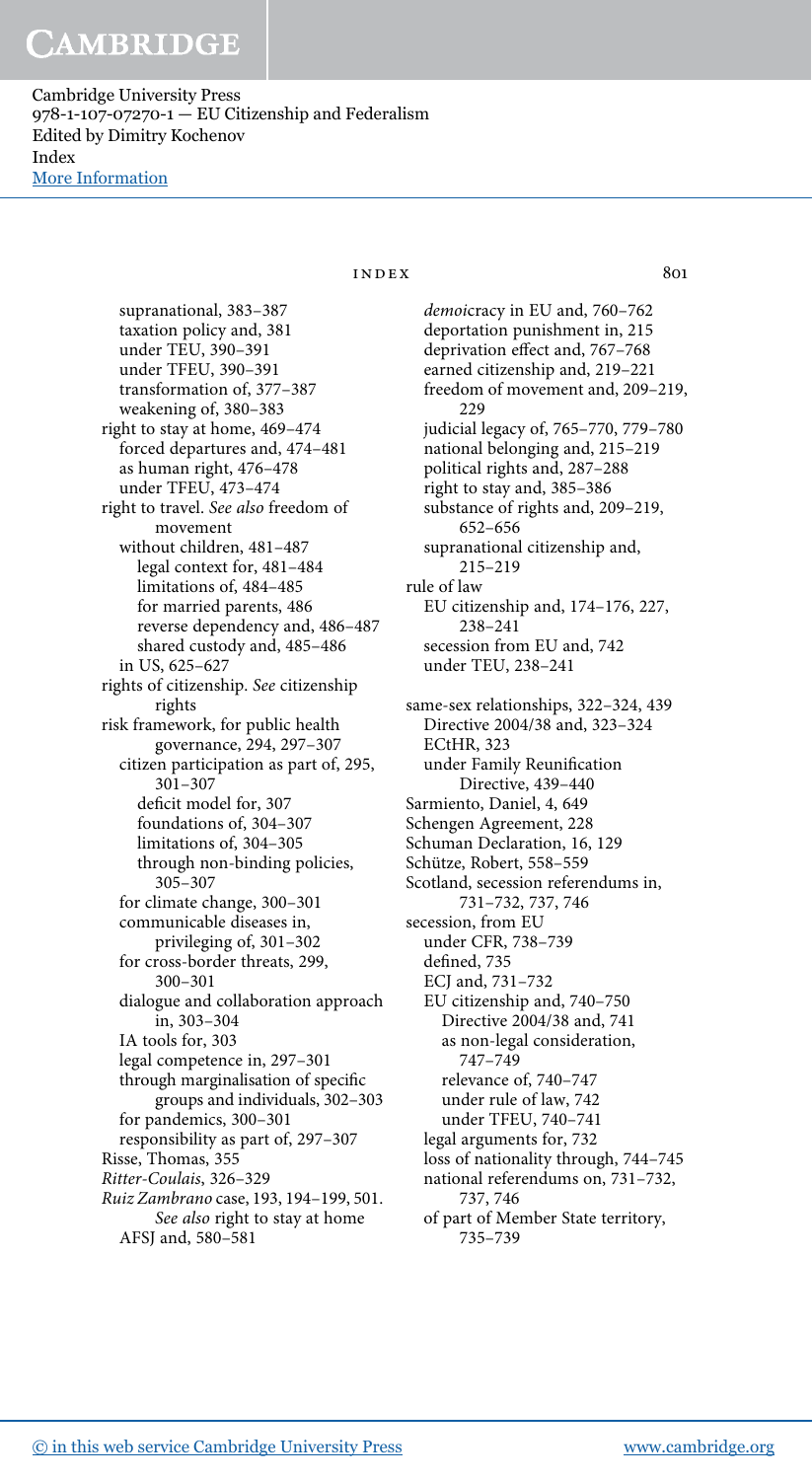Cambridge University Press 978-1-107-07270-1 — EU Citizenship and Federalism Edited by Dimitry Kochenov Index [More Information](www.cambridge.org/9781107072701)

secession, from EU (cont.) exceptions to, 737 public international law and, 735–739 under TEU, 733–735 total withdrawal in, 733–735 securitised citizenship, 250 self-correction, EU citizenship law and, 167 self-employed non-citizens, 89–90 self-governance, citizenship and, 35–38 sexual citizenship, 419–426 discrimination and, 425–426 EEC and, 421 under EU citizenship law, 441–442 evolution of, 418–419 as concept, 419–422 gender and, 422–426 homonationalism and, 422 homosexuality and, 422 LGBT rights and, 420–421, 422 in liberal democracies, 419–420 mobility of, 441–442 NGOs and, 419–420 scholarship on, 418, 419 sexuality and, 422–426 under TFEU, 424 transnational social citizenship and, 421 under Treaty of Rome, 424 sexual rights, 427–441. See also gender equality; same-sex relationships under CFR, 439 in ECJ case-law, 436–437 anti-discrimination legislation, 437–440 for sexual orientation, 436–438 economic mobility and, 427–431 internal markets and, 427–431 for goods and services, 429–430 legal narratives for, 430–431 LGBT rights, 420–421, 422, 436–438 transnational application of, 440–441 morality, 427–428 under TEC, 429–430 under TFEU, 435–441

### 802 INDEX

under Treaty of Amsterdam, 437 sexuality, 422–426, 436–438. See also homosexuality; lesbian, gay, bisexual and transgender rights; same-sex relationships anti-discrimination legislation, 437–440 shared custody, right to stay at home and, 485–486 Sharpston, Eleanor, 4, 12 on EU citizenship rights, 29–31, 126–127 on EU competences, 136 on fundamental rights, 140 Shaw, Jo, 287, 627 SNCBs. See special non-contributory benefits social citizenship. See also transnational social citizenship in constitutional social states, 344–345 ECJ case-law commonality of cases, 365–368 Laval case, 362–364 transnational citizenship in, 358–368 Viking case, 364–365 historical development of, 341–342 labour markets and, 348 as metaphor, 343–344 social insurance and, 349 social rights and, 345–346, 358–362 citizen autonomy, 347 statuses in, 346–350 transformation of, 368–370 as transition from market citizenship, 720–721 welfare rights and, 342–343, 344 in constitutional social states, 344–345 in Germany, 351–352 Ghent system, 349 social cohesion policy, 391 social fact, citizenship as, 724–728, 729–730 identification of, 726–728 solidarity in, 726–728 supranational approach to, 726–727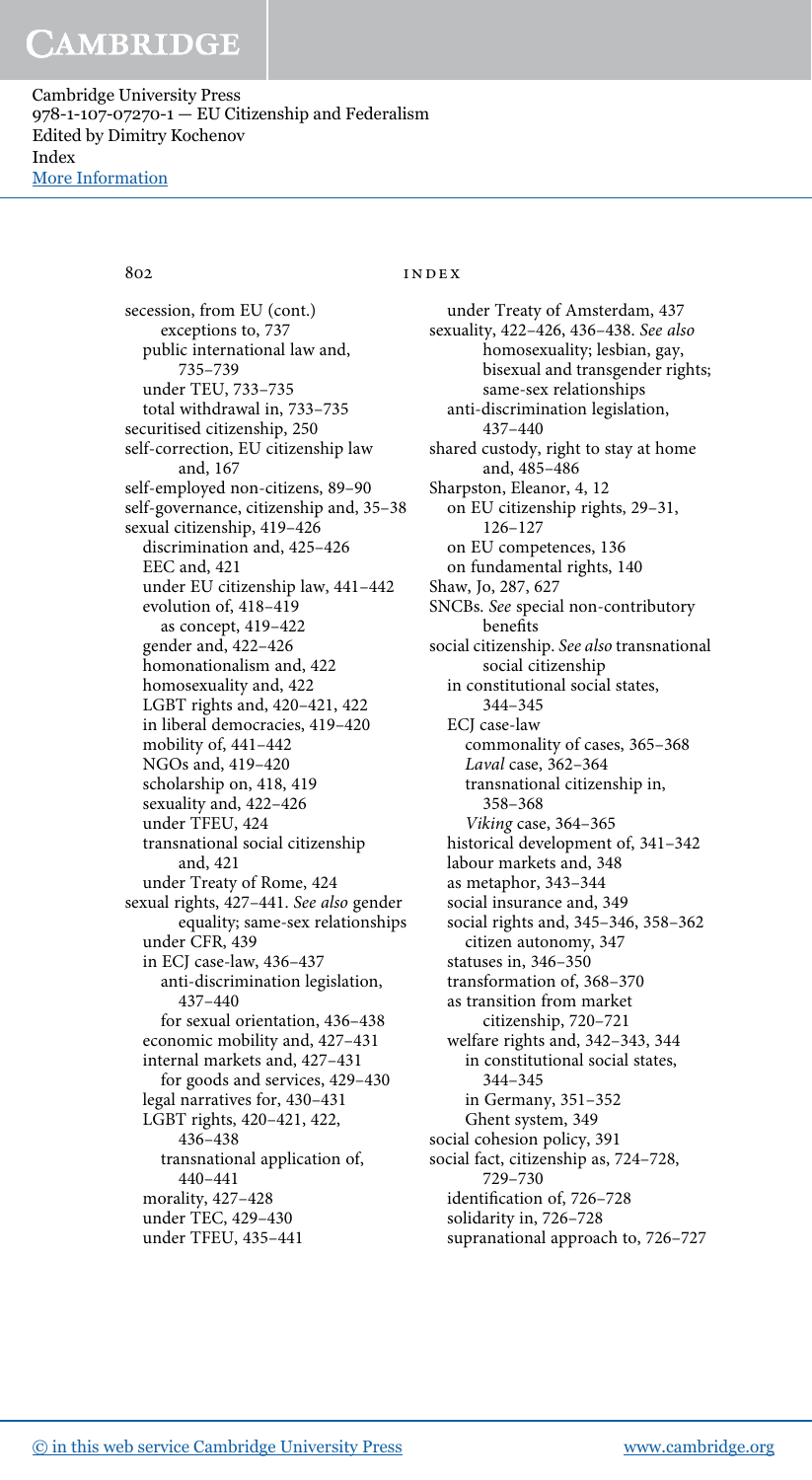Cambridge University Press 978-1-107-07270-1 — EU Citizenship and Federalism Edited by Dimitry Kochenov Index [More Information](www.cambridge.org/9781107072701)

> social insurance, social citizenship and, 349 social integration for 'bad' citizens, 199–201 through freedom of movement, 182–193 for 'good' citizens, 194–199 in Union territories, 193–201 social model, of disability rights, 509–511, 535–537 in Canada, 535 social rights, 345–346, 358–362 citizen autonomy, 347 of genetic mothers, 234–235 Somek, Alexander, 19, 42 South Africa, Bantu Homelands Citizenship Act in, 34 Southern Enlargement, 357 sovereignty, of nation states in EU, 173 fragmentation of, 261–262 German Federal Constitutional Court and, 265–266 globalisation as influence on, 109–110 under Lisbon Treaty, 265 loss of, federalism and, 409–411 under Treaty Establishing a Constitution for Europe, 265 Soviet Union, dissolution of, 736 Spain, secession referendums in, 731–732 Spain v. United Kingdom, 286 special non-contributory benefits (SNCBs), 525–526 special rights policy package, 247–248 statehood, 9 status quo EU citizenship law and, 5, 13, 47–49 justification of, 13 participatory solidarity and, 362–368 structural federal citizenship, 169 subnational citizenship, 20–21 subsidiarity, principle of, 139 substance of rights, for citizenship, 11, 85–87, 90–92. See also Ruiz Zambrano case as conceptual term, 87

### index 803

derogation cases, 659–661 under Directive 2004/38, 212, 216–219 as federalising device, 85–86, 94 fundamental rights and, 102–105, 126–128 federalisation of, 104 in Germany, 91–92 national belonging and, 215–219 property rights and, 89 proportionality doctrine and, 88–89, 91 in German Federal Constitutional Court, 88 protections of, in ECJ case-law, 87–90 for self-employed non-citizens, 89–90 supranational citizenship and, 215–219 under TFEU, 95–102 under Article 20(2), 95–96, 99–100 under Article 22(2), 97–99 for diplomatic protection and petition, 99 for dual nationality, 100 for freedom of movement, 95–97, 101–102 right to reside, 95–97, 101–102, 219 right to run for office, 97–99 voting rights, 97–99 under treaties, limits of interpretation for, 661–664 Wauchauf case, 657–659 substantive federal citizenship, 169 supranational citizenship, 14–15, 19–20. See also citizenship rights aspirational citizenship and, 713–714 citizenship as social fact and, 726–727 development of, 616–617 under ECHR law, 24–25 ECJ and, 24–25, 26–27 under ECtHR, 25 within EU, 20–21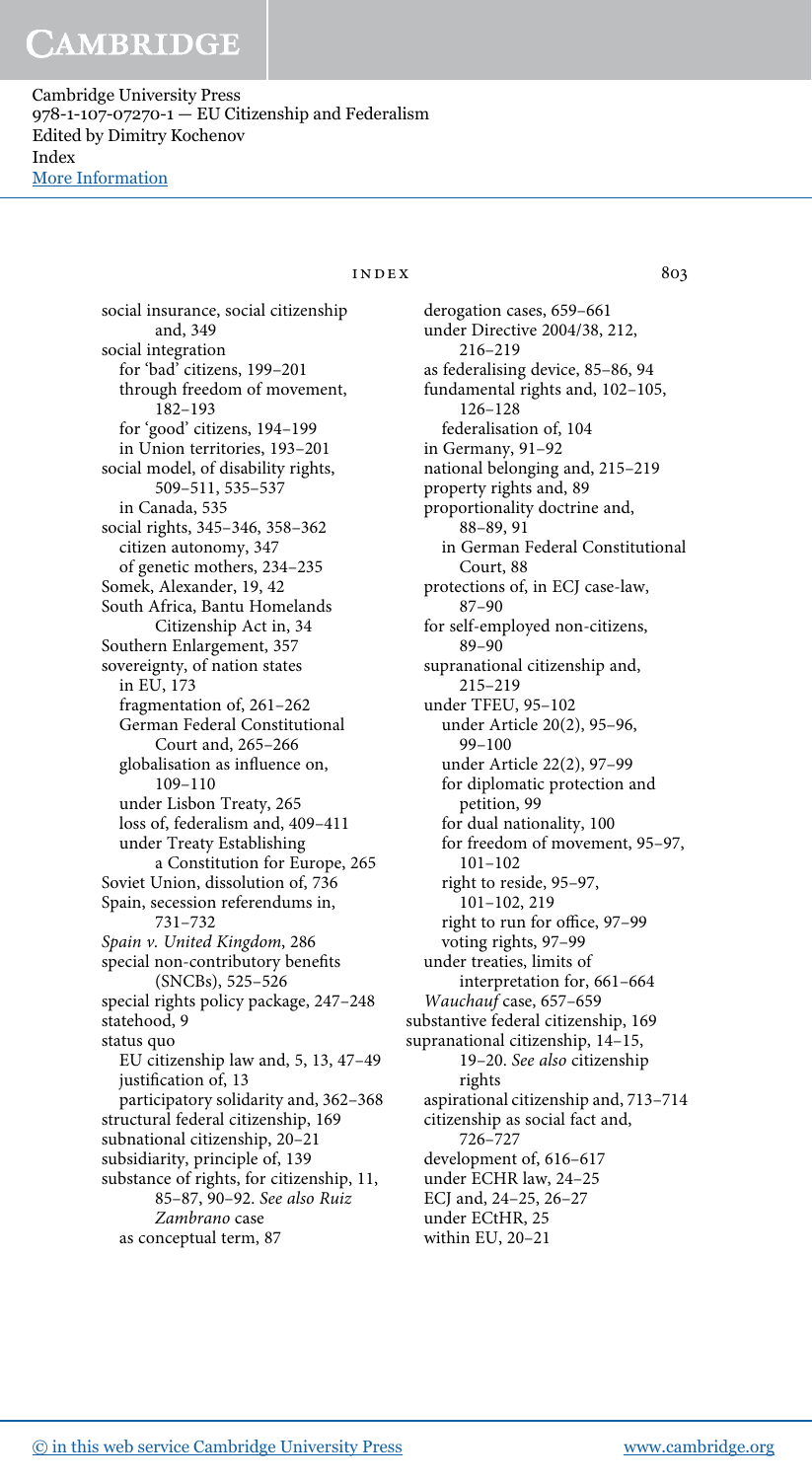Cambridge University Press 978-1-107-07270-1 — EU Citizenship and Federalism Edited by Dimitry Kochenov Index [More Information](www.cambridge.org/9781107072701)

supranational citizenship (cont.) horizontal citizenship and, 632–633 rights of, 23–27 substance of rights and, 215–219 under TEU, 24–25, 252 voting rights and, 280–281 supranational institutions, 110 supranational right to stay, 383–387 supremacy, in EU citizenship law, 19–20 Supreme Court, US, primacy rule and, 142–143 Switzerland, deportation from, 413 taxation policies. See also direct taxation right to stay and, 381 TEC. See European Community Treaty territorial rights. See right to stay TEU. See Treaty on European Union TFEU. See Treaty on the Functioning of the European Union therapeutic citizens, 308 third-country nationals, 34 Tilly, Charles, 252 Tocqueville, Alexis de, 457–458 transgender individuals. See lesbian, gay, bisexual and transgender rights transnational social citizenship, 354–368 conceptualisation of, 342, 343–354 defined, 350–354 in ECJ case-law, 358–368 equal treatment under law, 354–357 freedom of movement and, 354–357 for migrant workers, 352–353 sexual citizenship, 421 transsexuals, 434–435 Treaty Establishing a Constitution for Europe, 265 Treaty of Accession, 178 Treaty of Amsterdam, 437 Treaty of Lisbon. See Lisbon Treaty Treaty on European Union (TEU), 9 Article 5, 125 consular and diplomatic protection under, 605–606

### 804 INDEX

criminal law under, 564–567 data privacy rights under, 540–541 decentralisation of EU under, 159–160 ECHR and, 160 EU citizenship under, 253, 273 EU exit under, 733–735 federal commitments under, recognition of, 147 fundamental rights under, 464–465, 618–619, 647–649, 672–673 public health governance under, 298–299 reform of, 290–291 right to stay under, 390–391 rule of law under, 238–241 secession from EU under, 733–735 supranational citizenship under, 24–25, 252 Union territory under, 178 Treaty on the Functioning of the European Union (TFEU) consular and diplomatic protection under, 584–593, 594–604, 610 criminal law under, 565, 570 decentralisation of EU under, 159–160 distribution of competences under, 133 ECI and, 290–292 electoral rights under, 277–278 EU citizenship and, 752–753, 762–779 EU citizenship rights under, 28–33, 47, 50, 253–254, 652–656 determination of citizenship, 32 equality and, 28 free movement and, 31, 228 historical argument for, 31-33 legal-theoretical framing of, 29–31 limits of, 155 textual arguments for, 28–29 EU exit under, 740–741 family reunification rights under, 444–445 for migrant citizens, 335–337 freedom of movement under, 31, 228, 371–372, 395–396